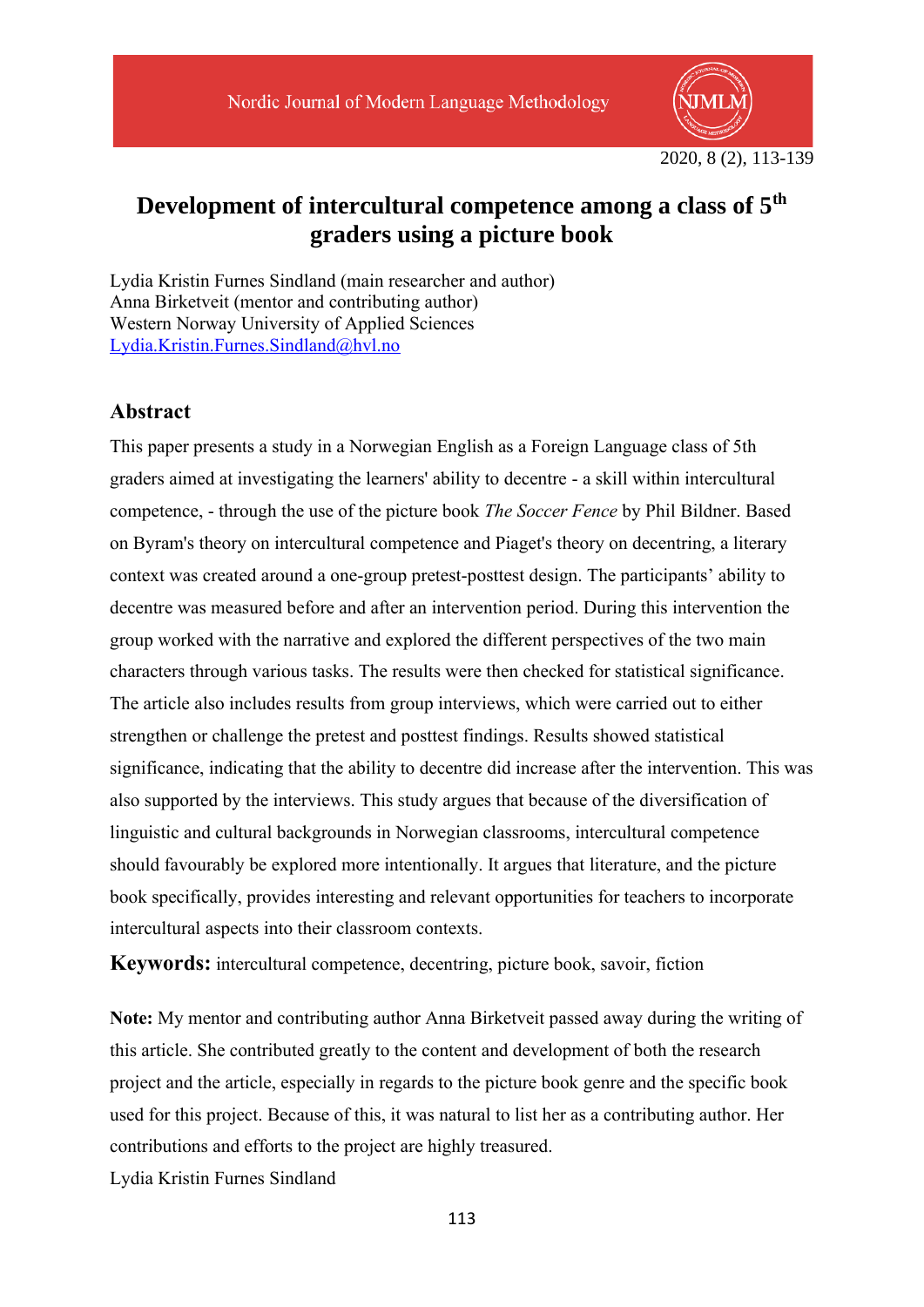

# **1.0 Relevance of this article**

Norwegian classrooms have become increasingly diverse. Several waves of immigrants from different parts of the world have had an impact on national school politics, through the establishment of introduction classes and increased focus on the educational rights of bilingual students. As a result of immigration, differentiation in the classroom has evolved and now includes first language instruction as an everyday teaching practice. Few classes consist solely of ethnic Norwegian pupils, and the diversification of linguistic and cultural backgrounds makes demands on pupils, teachers, school leadership, and within teacher education programs. Teaching cannot continue as it has in the past, and as pupils carry with them values, norms, attitudes, and other cultural elements that influence how they see the world as well as how they interact with other people, these differing world views must influence teaching practices.

In addition to the development of pupil composition in classrooms, world events have impacted teaching in a diverse classroom. Most recently, the Black Lives Matter movement has sparked discussions and demonstrations across the world that have resonances within the classroom. Teachers and school leaders have argued for the importance of schools actively participating in the development of healthy attitudes about race, ethnicity, and power differentials as well as the development of critical thinking skills surrounding intercultural competences (Gibbs-Bowling et al., 2020; Johnsen, 2020). These competences include investigations of "Our perspectives. Our biases. Our lenses." (Gibbs-Bowling et al., 2020). An investigation of perspectives, biases, and lenses are all central elements in developing intercultural competence and are crucial when cooperating and working with people of different backgrounds in classroom contexts. Never has the aspect of intercultural competence and developing skills of tolerance, understanding, communication, attitudes, and respect been more important.

The initial impulse of this project developed as I combined teaching bilingual students with completing a master's program in English. The grades I taught were highly ethnically diverse, and miscommunication due to language barriers and cultural differences were not uncommon. After completing this project, I went on to teach English in several grades, Norwegian for bilingual students, and an introduction class for foreign children of ages 8-12. The relevance of the completed project was evident. Actively exploring intercultural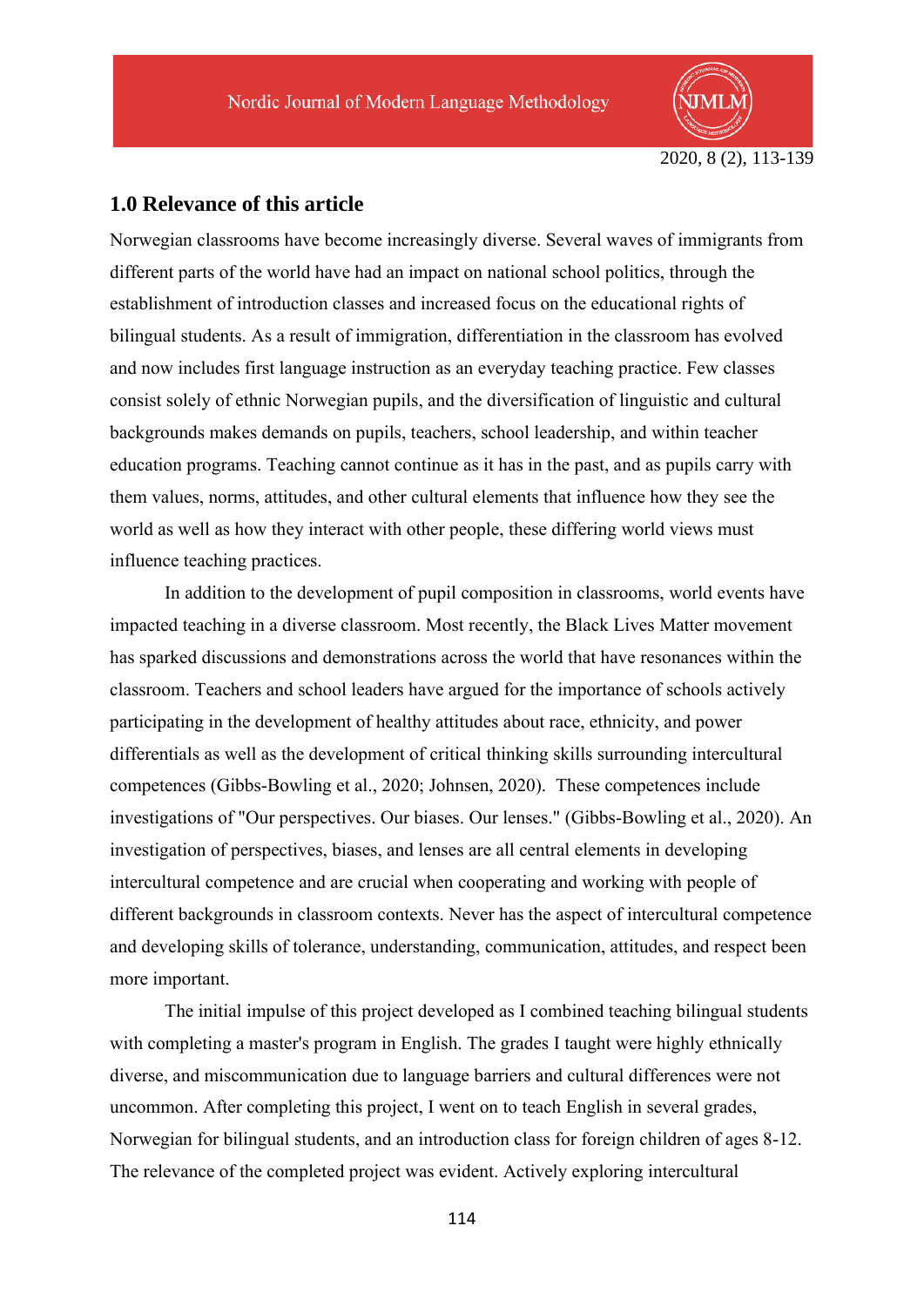

communication and perspective-taking through literature has played a central role in both understanding other cultures, as well as helping children from other cultures to better integrate into Norwegian classrooms. Language learning is culture learning, and the combination of the two is how we make sense of the world that surrounds us. This article argues the role of literature in providing exciting opportunities for developing intercultural competence and can be adapted to suit virtually all age groups.

#### **1.1 The aim of the project**

This article presents a study of the development of intercultural competence in the English subject among a Norwegian class of 5th graders. Intercultural competence is defined as the "ability to interact effectively with people from cultures that we recognize as being different from our own" (Guilherme, 2000, p. 297). This definition reflects the view that language cannot be taught independently from culture and the communicative situation. Thus, it is not a question of why intercultural competence should be taught, but rather what exactly intercultural competence is, and how should it be taught. This current study reports on how the picture book *The Soccer Fence* by Phil Bildner was used to influence the pupils' ability to address the different perspectives of fictional characters. Decentering is the ability to see reality from different perspectives than ones' own. The participants' ability to decentre was measured before and after an intervention period. During the intervention, the group read the story and explored the different perspectives of two characters through various tasks. Based on Byram's theory on intercultural competence and Piaget's theory on decentring, a literary context was created around a one-group pre-test-post-test design. Melvin Feffer's Decentering Scoring system was used as a main tool of analysis, as well as his suggested activities that sought to increase decentring skills during the intervention, as exemplified through Burkman (2008) and Fincher (2012).

Decentring is an element within intercultural competence, located under what Byram (2008) calls savoir être, concerned with openness and attitudes. Fincher defines decentring as "the ability to take another person's perspective", an element necessary to be able to act appropriately in an intercultural context (2012, p.1). Previously, most research on decentring has occurred in clinical settings, in psychopathology, and studies on metacognitive processes (cf. Bernstein et al., 2015; Kessel et al., 2016; Lebois et al, 2015). One field that actively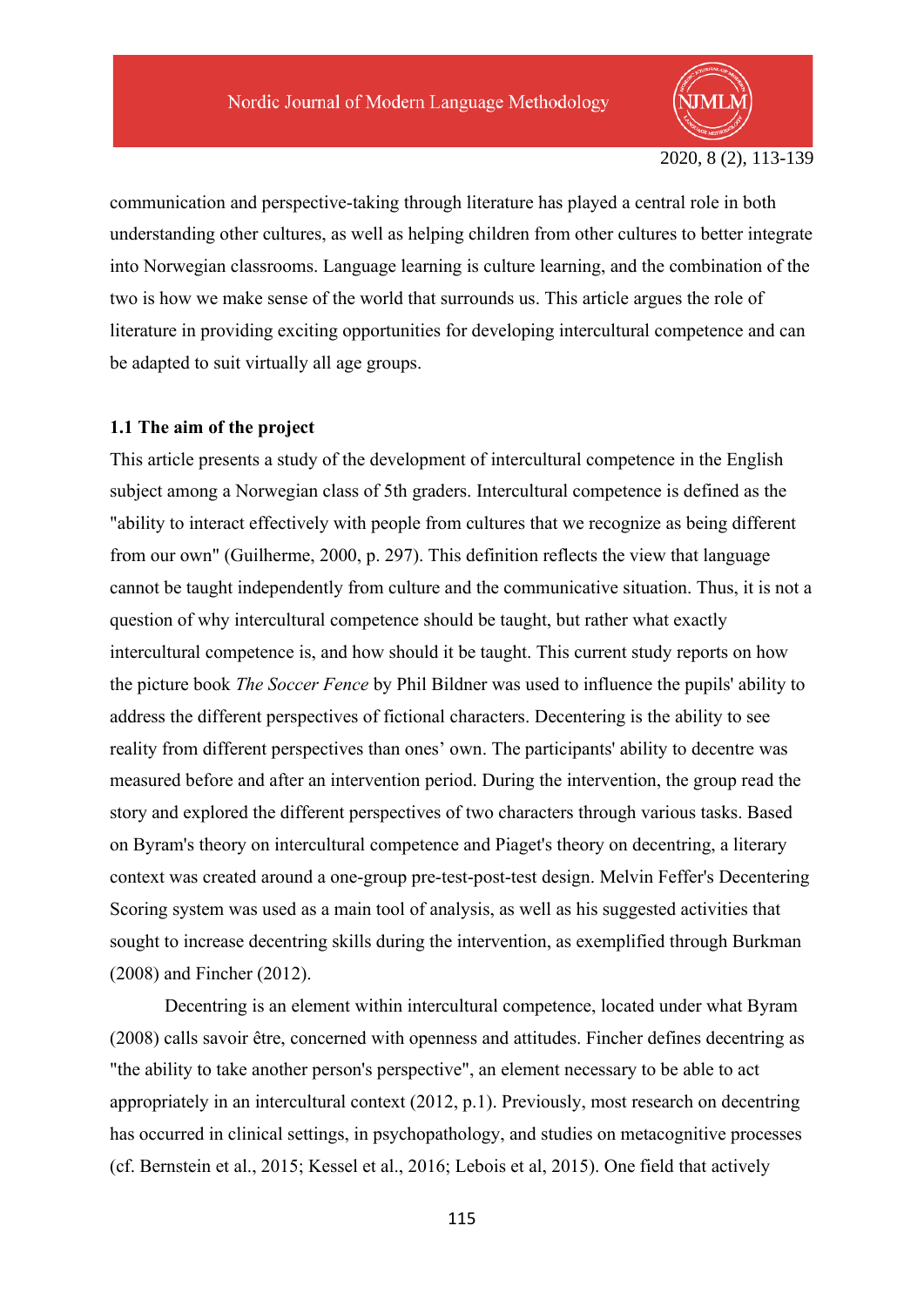

explores different roles and changing perspectives is drama studies. Perspective-taking is inherent in drama studies, and other subjects can benefit from this field, including the foreign language classroom. One example is the research project Flukten fra Syria [The Escape from Syria] – a process drama with role and perspective exchanges in mathematics (Allern  $\&$ Drageset, 2017). This project investigated how pupils in the 5th grade in a Norwegian primary school responded to exploring different perspectives and roles, such as refugees, human smugglers, and Italian coastguards. The study showed that practising perspective-taking leads to profound learning, and it also showed enhanced pupil engagement. Process drama has also successfully been used in a small-scale study in EFL Teacher Education to foster empathy and multiperspectivity (Savíc & Normand, 2017).

Despite previous relevant research projects within other fields, there is a need for further research within the English subject on how decentring can deliberately be developed to improve intercultural competence. The purpose of the study's design was to create a literary context in a Norwegian English classroom, where participants were to interpret and take positions on situations different from the ones they were used to. Thus, the research question was as follows: Do a group of 5th-grade pupils in Norway improve their decentring skills after an intervention period working with a picture book from different perspectives?

## **2.0 Background**

The development of learners' intercultural competence and understanding is an important goal in education. Intercultural education challenges learners to take responsibility for their neighbour, both close and far, shifting the focus both between the global and local responsibilities. UNESCO highlights the importance of intercultural education not only being an add-on to the existing curriculum but also influencing the learning material, the methods of learning, languages of instruction etc. The inclusion of multiple perspectives and voices is emphasised, especially those from non-dominant groups in society (UNESCO, 2006, p. 19).

The Norwegian Directorate for Education and Training (NDET) has explicitly formulated aims for the English subject regarding intercultural competence, about exploring ways of living and traditions of different societies in English speaking countries (NDET 1, 2020). It is also highlighted that teaching should help pupils reflect on their identity and cultural belonging (NDET 1, 2020). The new curriculum of 2020 divides the English subject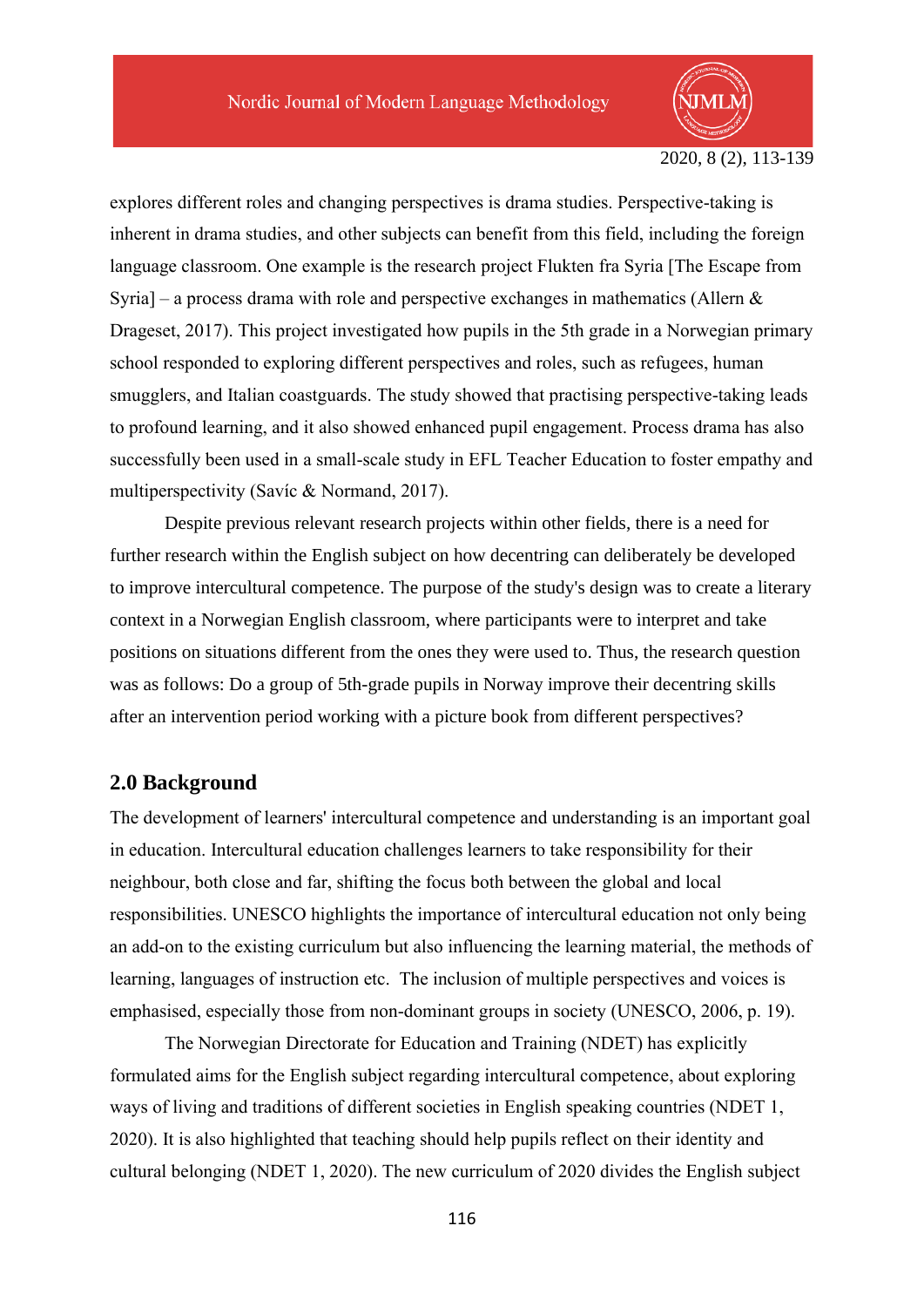

into the focus areas "communication", "language learning" and "meeting English speaking texts," specifying the need for competence within intercultural understanding and citizenship (NDET 2, 2020). Intercultural competence is a natural and necessary part of language competence, simply because English is used worldwide. Language teachers have an important responsibility to ensure that foreign language learners acquire the different skills needed to be competent in the target language (Byram, 2008, p. 83). These skills do not only involve the basic skills of listening, speaking, writing, and reading, but also literary and cultural knowledge and critical literacy. There is ample support in the Knowledge promotion of 2006, which still applies for 10th grade, Vg2, and Vg3, for teaching intercultural competence. The core curriculum emphasizes the importance of knowledge about other cultures and people, which in turn gives us the chance "to foster mutual understanding and respect" (NDET 3). In the English subject curriculum, the aims regarding culture, society, and literature after year 10, include developing specific knowledge, but also discussing, describing, and reflecting on the current situations in English speaking countries (NDET 4). Thus, we can see that being active, seeing things from different perspectives, as well as being critical, is quite central.

The current article discusses how a picture book about being a black boy in South Africa in the 1990s can be used to develop the skill of decentring, a central element in intercultural competence. There is ample support for the use of literature and narratives in EFL teaching, as literature can engage and evoke feelings in a very special way (cf. Day & Bamford, 1998; Ibsen, 2000; Ibsen & Wiland, 2000; Birketveit et al., 2013; Hoff, 2013). It contains relatable characters and describes difficult situations through the eyes of these characters. Thus, stories "help participants to decentre from their own values", and what they daily take for granted (Barrett et al., 2014, p. 40). Using a narrative presents an alternative, and, in many ways, a favourable approach to the teaching of historical events. By identifying with different characters or experiencing different perspectives in a narrative, pupils have to interpret and mediate between different cultures, which are skills needed in appropriate and effective foreign language communication. As argued by Hoff (2017), literature can be seen as an intercultural experience in itself. Meaning is created in the interaction between text and reader, as the reader navigates the complex identities of the text. Fenner's (2000; 2001) contribution is relevant here as she describes how the act of reading fiction in a foreign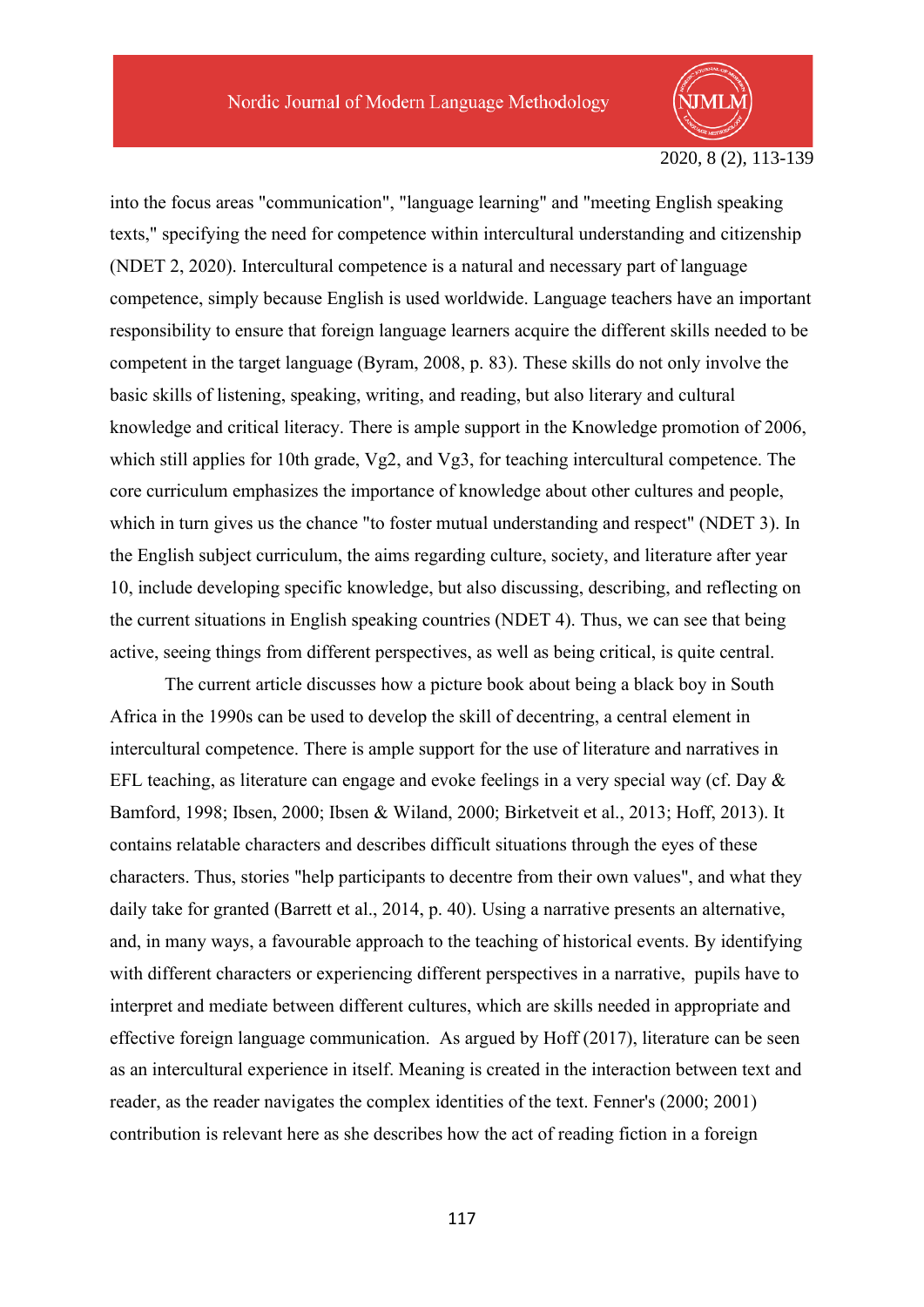

language can be seen as a personal encounter with the foreign culture, which requires adjustment of attitudes between individuals and between cultures.

A picture book was chosen as reading material for this study. As discussed by Birketveit et al. (2013), there are several reasons why picture books are ideal texts for EFL teaching as picture books have at least one picture on every double opening. Thus texts come with ample visual support that will enable learners of English to cope with more advanced texts than they usually would. By reading picture books, they are exposed to authentic stories and authentic English offering a wider vocabulary than course books or graded readers do. Picture books tell the stories through the iconotext, the interdependence of pictures and words (Birketveit et al., 2013, p.19). Artistic illustrators often make picture books into objects of art, e.g. through the symbolic use of colours and foregrounding of characters or objects in addition to clever use of endpapers and title pages. Another advantage of using picture books in EFL is that they often contain little text. Thus, they offer the reader the pleasure of reading whole stories instead of extracts of stories much used in course books. There is something deeply satisfying about having read a whole book, and it is likely to give children a sense of accomplishment. The picture book that was chosen for this intervention study, *The Soccer Fence*, is an example of a book that contains symbolic use of colours and artistic illustrations. A thorough presentation of the book will follow in the methods section.

#### **2.1 Michael Byram's theory of intercultural communicative competence (ICC)**

According to Byram, being intercultural is an activity, where a person acts as a mediator between cultures and the people in them, as he or she takes an external perspective on a situation (2008, p. 68). The process of acquiring intercultural competence involves five elements, which Byram calls savoirs. The French word "savoir" refers to knowledge or knowing, and the first element of intercultural competence is called just that, savoirs. Cultural differences are often the cause of disputes and communicative challenges, which is why thorough knowledge of how social groups and social identities and practices function is crucial. Savoir comprendre describes a person's skill in interpreting and relating. By this is meant the ability to look at an event or document from a different culture and relate it to one's own, trying to interpret it in the light of the knowledge one has. Savoir apprendre is the skill of discovery and interaction. It regards a person's ability to acquire new information about a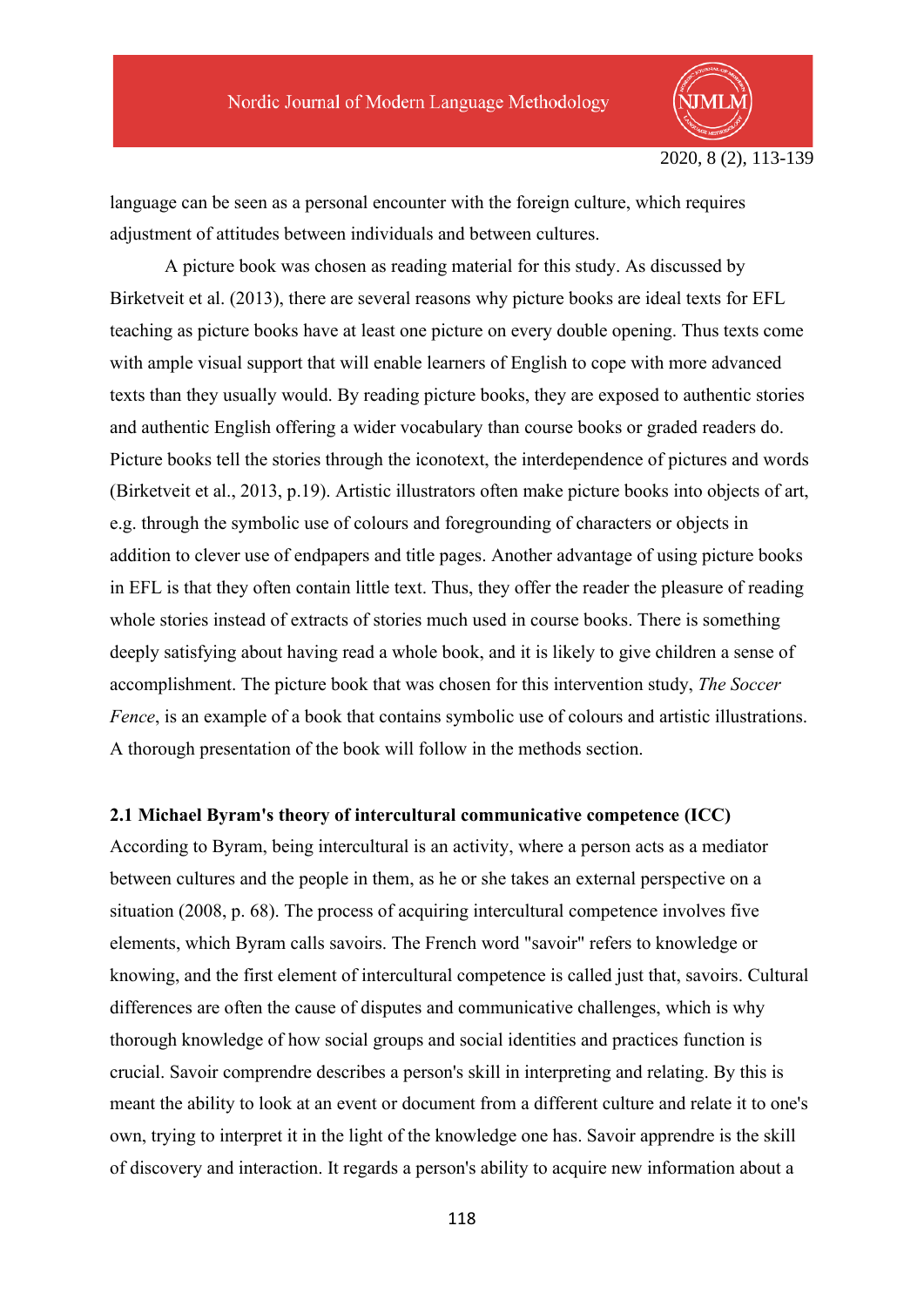

culture and its traditions, and to use these in communication and interaction (Byram, 2008, p. 69).

Savoir's engager is often called critical cultural awareness or political education, as it can be seen as having the ability to look at a situation from a metaperspective. Generalizations and stereotypes that have developed over time tend to influence people, and critical cultural awareness highlights the important need to be aware of the assumptions and judgements we make that can be products of our society (Houghton et al., 2013, p. 1). The last and final savoir in Byram's model is called savoir être, which covers attitudes. The ability to decentre is an aspect within savoir être, along with empathy, openness and curiosity (Byram, 2008, p. 69). In terms of primary education, Byram states that this is the savoir most appropriate to consider in this context. Byram's ICC model has become very influential in foreign language teaching, but his model has also been criticised for concerning itself mainly with critical cultural competence, and not enough with the relational and dialogic importance of the intercultural development (Matsuo, 2015, pp. 3-4). Furthermore, Matsuo (2015) criticises Byram for creating an individual-oriented list-type model that does not explain the relations between its components (p. 15). Rather than accepting all of Byram's savoirs, this study focussed on savoir être as it is the most appropriate for the age group studied, although as demonstrated in the Results section, the pupils also showed abilities within the other savoir categories.

A central objective within savoir être is broadening one's perspective. Byram exemplifies this when proposing that pupils could engage in role-play or be explained a (hypothetical) situation and then try to look at it from different perspectives. Usually, one sees a situation or conflict in light of one's values and opinions. An important challenge to achieve growth within this area is to try to look at phenomena from different perspectives, both from familiar and unfamiliar vantage points, this being the *ability to decentre* or decentring. According to Cromer (1971), Piaget first introduced the term when working with theories on cognitive development. He explained that the child has a developmental process that takes it from initial egocentrism, where everything revolves around the child's own body and actions, to a decentred state (Cromer, 1971, p. 353). Piaget defined decentring as "the ability to conceptualize multiple perspectives simultaneously, or being capable of observing a situation from more than one point of view" (in Fincher, 2012, p. 6). Also, Piaget suggested that the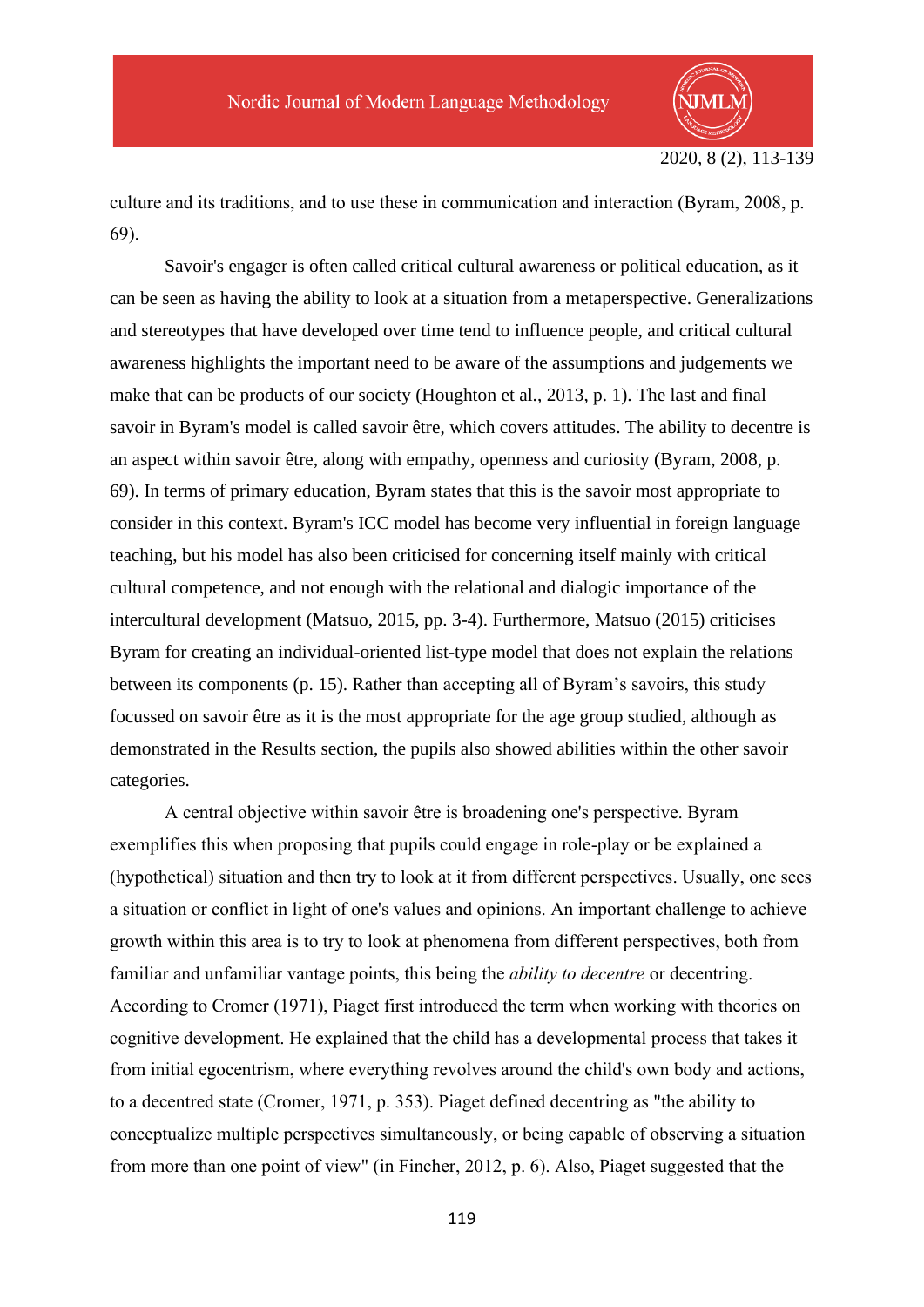

decentring ability increased with chronological age, and was not sufficiently developed until the formal operational stage (11-12 years of age). This age-claim is the main reason why learners from a 5th-grade class were chosen to be participants in the present study.

It should be noted that parts of Piaget's model have also been subject to criticism. According to Cherry (2016), most researchers seem to agree that children develop many of the abilities at an earlier age than Piaget claimed and that they are far less egocentric than he held. Cherry (2016) also claims that even children as young as 4-or 5-years old have, to some degree, the ability to take the perspective of others. This researcher has seen decentring skills among children far younger than what is claimed by Piaget, and the present study, being carried out among 9 and 10-year-olds, also suggests than decentring is, in fact, a skill possible to develop below the formal operational stage (11-12 years of age).

# **3.0 The Intervention**

Through the use of the picture book, *The Soccer Fence*, and based on Byram's ICC theory, the goal of the study was to measure the development of a class of 5th graders' abilities to decentre. The ability to decentre was measured before and after an intervention period.

### **3.1 The Text**

*The Soccer Fence* by Phil Bildner, illustrated by Jesse Joshua Watson, was published in 2014. In this carefully crafted picture book, the verbal text and the artistic illustrations use the black boy Hector's struggle to play football with the white boys as a metaphor for the last stages of apartheid in South Africa. The story takes place in the Johannesburg township where Hector lives and in three different football fields. These are the streets in the ramshackle township, the park where the white boys play football, and the FNB Stadium where Nelson Mandela's release and the dismantling of apartheid (1990) are celebrated, and where Bafana Bafana win the African Cup of Nations (1996). All these events are part of the plot.

Hector is the narrator, and he loves to play football. Twice a month, together with his mother and his sister, he rides the PUTCO bus (main public transport for people of colour under apartheid) to a wealthier neighbourhood where his mother works. From behind the soccer fence, Hector watches some white boys playing football in the park. This is the 90s, and despite Hector's attempts to establish contact, the white boys do not take any notice of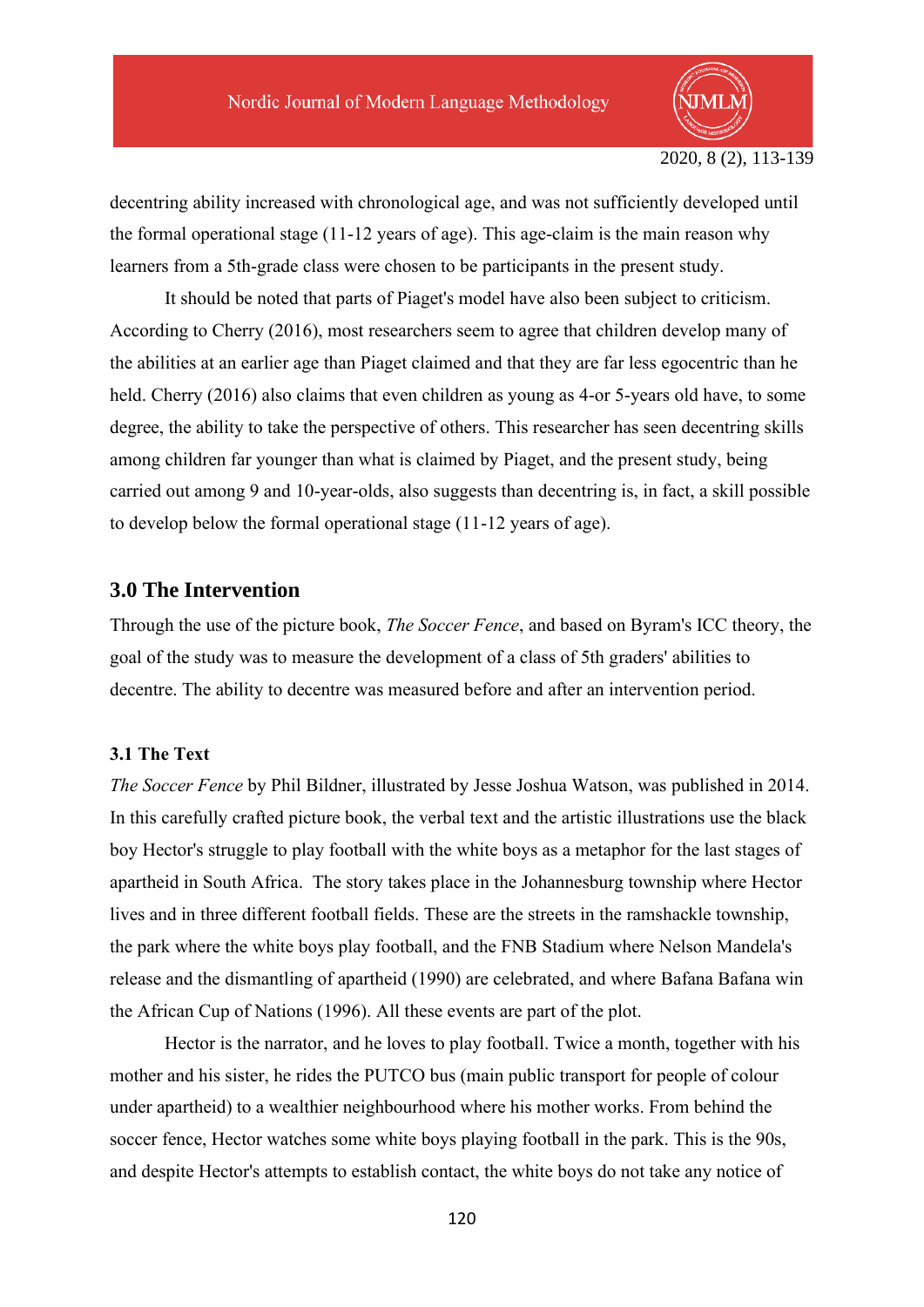

him. However, he gradually becomes visible to them as he one day kicks the ball back over the fence (Bildner, 2014, 6th opening). Finally, he is asked to play (Bildner, 2014, 15th opening). There are obvious parallels to the events dismantling apartheid. Thus, Hector's whisper: "One day, I am going to play on a field just like that. One day real soon" (Bildner, 2014, 3rd opening), is followed by the celebration of Nelson Mandela's release from prison (4th opening). When Hector kicks the ball back over the fence, the next opening shows queuing at the polling station for the first open election in South Africa (Bildner, 2014, 7th opening). Then we are told that President Mandela loved sports and how he used the hosting of the African Cup of Nations to rally people around the national team, Bafana Bafana. During the finals, Hector and the blonde-haired boy, Chris, bond through waving the South African flag and leading the fans in celebrating the victory. When Hector visits the wealthy neighbourhood after the national team have won the African Cup of Nations, Chris asks Hector if he wants to play, and when he steps through the football fence, he metaphorically steps through the colour barrier. Sports and politics have come together.

High-quality picture books such as *The Soccer Fence* make skilful use of the paratext in telling the story. The title page shows the Johannesburg township in sketchy pencil drawings against an orange background. The houses have tinned roofs and an old tyre is lying outside the shabby-looking shacks. The washing hangs outside to dry. To the right, there is the wired fence, and the street is rocky. In the far distance, high-rise buildings can be seen. The first double opening shows Hector playing football barefoot in the street using empty cartons as a goal. The next opening shows him sprinting along the wire fence that he calls "the out-of-bounds that separated our Johannesburg township from the rest of the world" (Bildner, 2014, 2nd opening). The main characters of the story are drawn in strong and clear colours with solid contours making them stand out as strong and beautiful. The township setting is always in sketchy grey pencil drawings rendering the background somewhat hazy, nondescript and unobstrusive, although the perceptive reader will notice the poverty. The part where Hector stands outside the football fence watching the white boys play (Bildner, 2014, 3rd opening) is especially interesting in the way it shows the spaces dedicated to white and black people. In the foreground, the white boys play football in colourful and proper football gear in the green park. Behind the fence, where Hector stands, people of colour descend from the PUTCO bus into the street, but both people and objects are nondescript and drawn in grey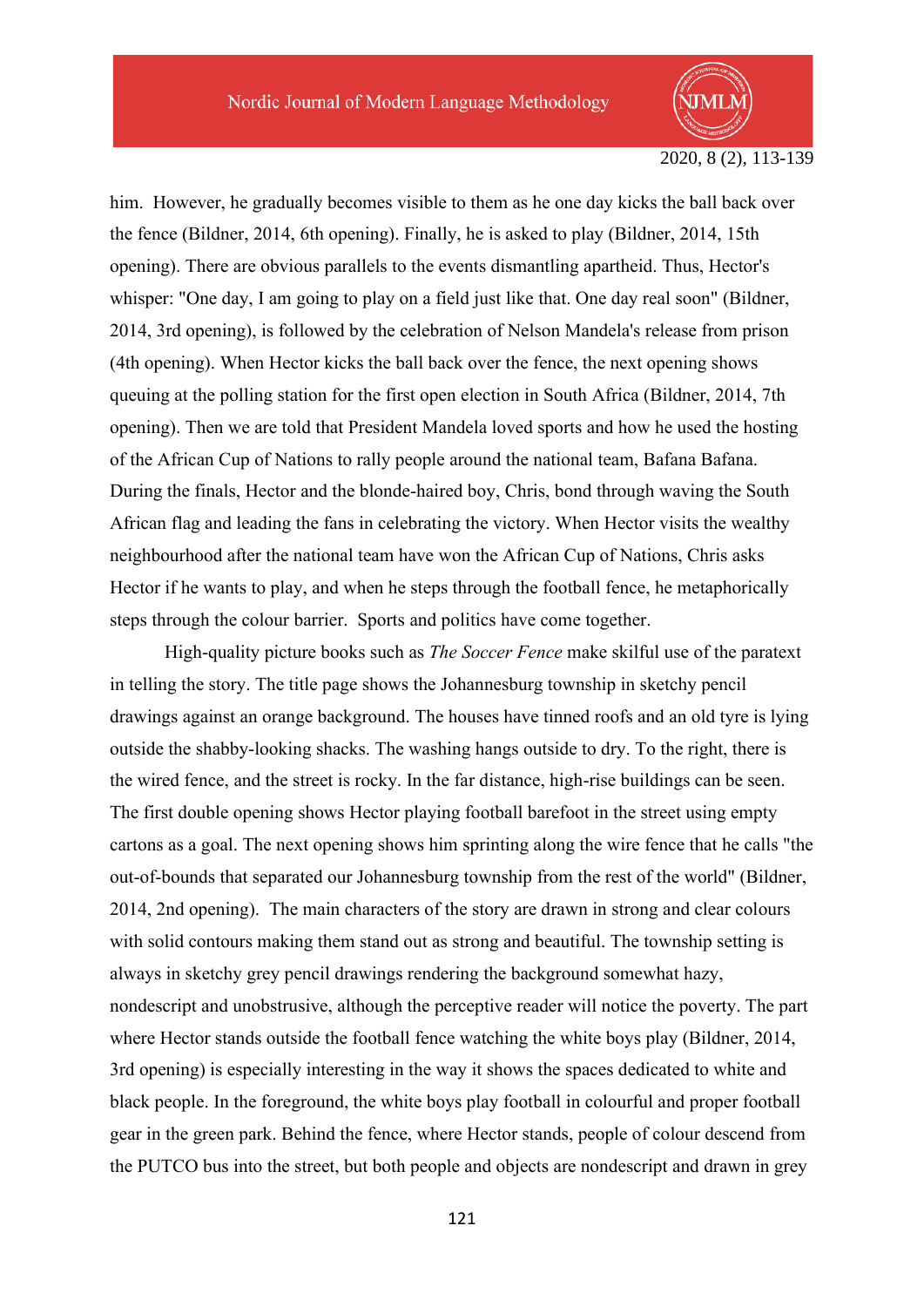

pencil details against a light blue background. Ironically and symbolically and in contrast to the white people's space, the space belonging to the people of colour is colourless.

# **3.2 Participants**

The participants were a 5th-grade class, twenty-one in number, from an ethnically diverse school in the western part of Norway. The research was carried out in this school because the main researcher (Furnes Sindland) had existing contacts there who facilitated access. Because of the topic, the teacher and parents of the participant group were especially interested in participating. Countries represented were Ethiopia, the Philippines, Spain, Somalia, Iran, Sweden, Poland, and Germany. Each pupil was awarded a number that was used to identify their pre and posttest instead of using their names, to ensure anonymity. The main researcher (Furnes Sindland) taught the lessons, starting with a 15-minute collective reading of the book, explained

more thoroughly in the following sub-chapter on research procedure.

| Time      | Week 1                                                                                                                                                                                                                        |                                                                                                                                                                                                                                                                                                |                                                                                                                                                                                            | Week 2                                                                                                                                                                                | Week 3                                                                                                               |                                                                                                                                                                                                                                                                                                |                                                                                                                                                                                      |
|-----------|-------------------------------------------------------------------------------------------------------------------------------------------------------------------------------------------------------------------------------|------------------------------------------------------------------------------------------------------------------------------------------------------------------------------------------------------------------------------------------------------------------------------------------------|--------------------------------------------------------------------------------------------------------------------------------------------------------------------------------------------|---------------------------------------------------------------------------------------------------------------------------------------------------------------------------------------|----------------------------------------------------------------------------------------------------------------------|------------------------------------------------------------------------------------------------------------------------------------------------------------------------------------------------------------------------------------------------------------------------------------------------|--------------------------------------------------------------------------------------------------------------------------------------------------------------------------------------|
| Part      | 1st reading                                                                                                                                                                                                                   | Pretest                                                                                                                                                                                                                                                                                        | Interviews                                                                                                                                                                                 | Intervention                                                                                                                                                                          | 2nd reading                                                                                                          | Posttest                                                                                                                                                                                                                                                                                       | Interviews                                                                                                                                                                           |
| Procedure | Initial<br>discussion of<br>paratext.<br>Collective<br>reading and<br>translation -<br>participants<br>read, pupils or<br>the teacher<br>translate.<br>Discussion of<br>plot and<br>characters to<br>ensure<br>understanding. | Answering four<br>questions<br>individually about<br>a picture<br>presented, in<br>writing.<br>1 What is<br>happening in this<br>picture?<br>2 What is Hector<br>thinking and<br>feeling?<br>3 What is Chris<br>thinking and<br>feeling?<br>4 Why do you<br>think they act the<br>way they do? | Groups of five<br>or six. Use of<br>recording<br>device.<br>Researcher<br>asks the same<br>questions as<br>during pretest to<br>the same<br>picture. The<br>pupils answer<br>individually. | 1 Comic strip:<br>telling the story<br>from Hector's<br>parents' view.<br>2 Plenary<br>discussion<br>3 Writing task:<br>short text telling<br>the story from<br>Chris'<br>perspective | Second<br>collective<br>reading and<br>translation -<br>participants<br>read, pupils or<br>the teacher<br>translate. | Answering four<br>questions<br>individually about<br>a picture<br>presented, in<br>writing.<br>1 What is<br>happening in this<br>picture?<br>2 What is Hector<br>thinking and<br>feeling?<br>3 What is Chris<br>thinking and<br>feeling?<br>4 Why do you<br>think they act the<br>way they do? | Groups of five or<br>six. Use of<br>recording device.<br>Researcher asks<br>the same<br>questions as<br>during pretest to<br>the same picture.<br>The pupils answer<br>individually. |
| Method    |                                                                                                                                                                                                                               |                                                                                                                                                                                                                                                                                                | Structured<br>interview                                                                                                                                                                    | Participant<br>observation                                                                                                                                                            |                                                                                                                      |                                                                                                                                                                                                                                                                                                | Structured<br>interview                                                                                                                                                              |

# **3.3 Research procedure**

**Table 1** The illustrated process of data collection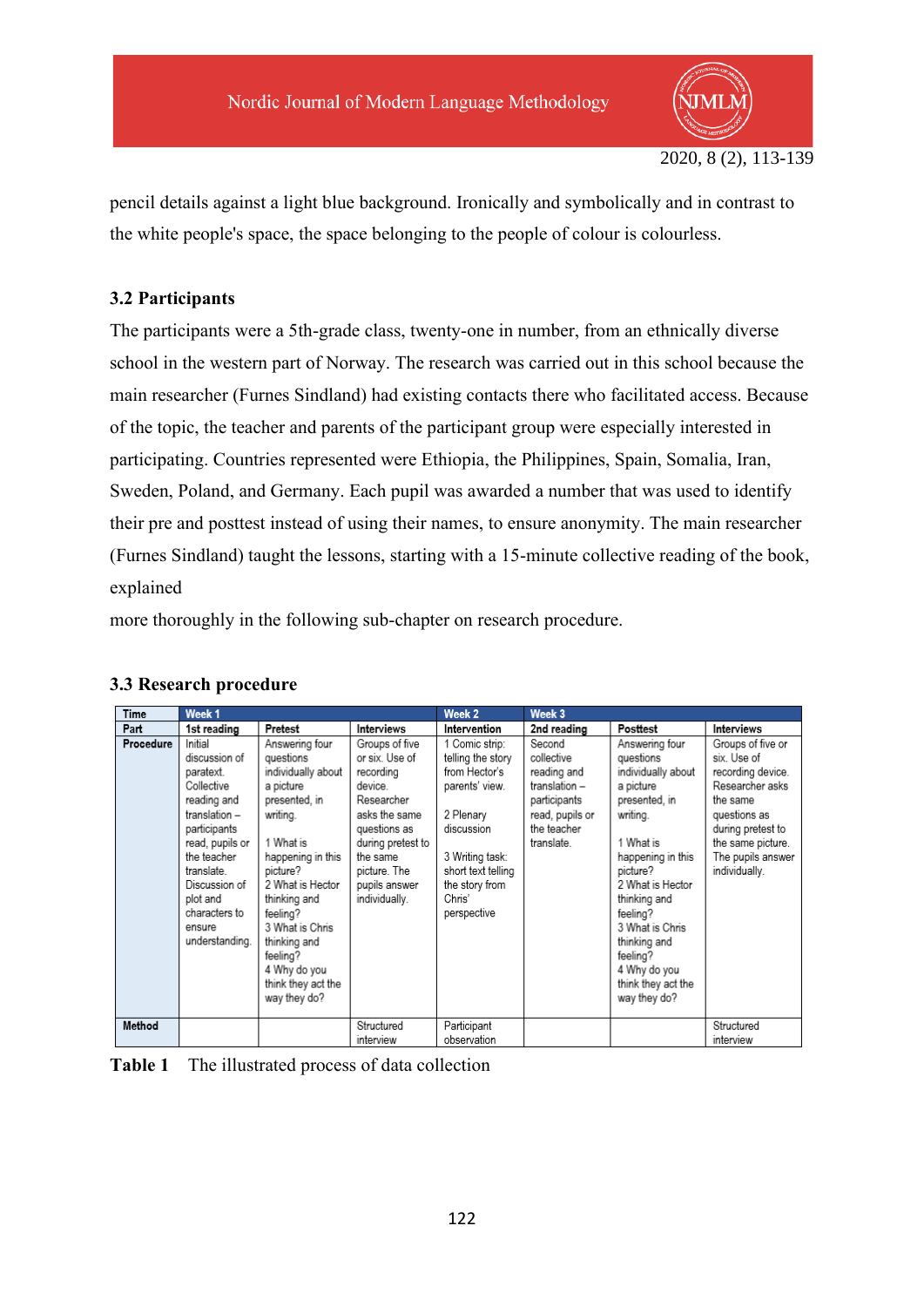

### Step 1: Pretest

Before both the pretest and posttest, a collective reading of the picture book took place. Here, each page was shown on the board, and both pupils and the teacher took turns in reading and translating the text. This was done to ensure that all the pupils both understood the plot and who the characters were. All pupils spoke Norwegian fluently, but their English competence varied, and the language of the book was too advanced for some of the participants. The participants were then given a sheet consisting of four questions. These questions were to be answered based on a picture from the book that was displayed on the smartboard. Although it was regarded as unlikely that the pupils would remember their pretest answers, a different picture was chosen for the posttest. The pupils answered in writing, and, because of the varying levels of English, they were allowed to answer the questions in either English or Norwegian. Most chose to answer in Norwegian, except three pupils.

Questions 1-3 are adapted from Feffer's studies on perspective-taking, which were based on the participants' reactions to pictures (Fincher, 2012, p. 20). I added question 4. The questions asked were:

- *1. What is happening in this picture?*
- *2. What is Hector thinking and feeling?* (Protagonist)
- *3. What is Chris thinking and feeling?* (Second character/antagonist)
- *4. Why do you think they act the way they do?*



(Pictures used for the pretest.)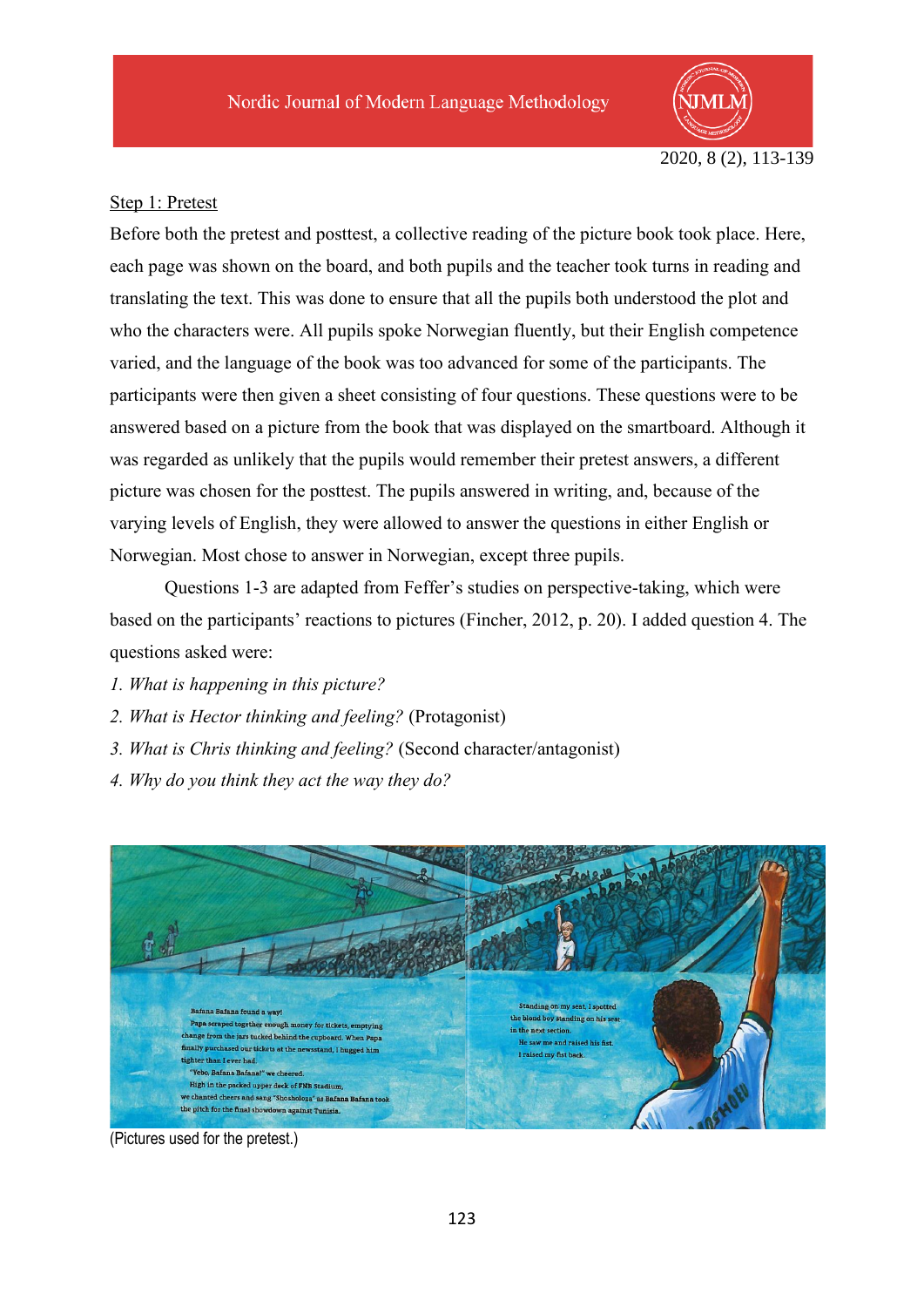

### Step 2: Group interview

Rounds of group interviews were held in groups of five or six in the front of the classroom while the rest of the class worked individually on an apartheid-related task. Putting them in groups not only allowed us to see if they answered the same as on the written pretest and posttest, but also allowed us to see if they changed it based on other pupils' answers, and maybe witness their thought processes as they answered the different questions. The researcher wrote down the numbers of each participant as they answered so that their numbers matched with their pretest-posttest answers. Each interview consisted of the same four questions that were asked during the pretest and posttest, with the same pictures. The reason for using the same questions was to reveal any misunderstandings and gain insight into how the pupils arrived at their answers from the pretest. The participants took turns in answering the questions, and which participant was asked to answer first would vary. The main findings derived from the tests, but using group interviews provided a more nuanced picture of the participants' decentring skills. The interviews showed whether any participants changed their answer when put in a larger group, thereby suggesting whether their answers were reliable or if they changed under the influence of others. It is also possible that their conviction was not very strong or that they were persuaded.

Gubrium and Holstein (2001) note that interviews with children can be successful, both to allow them to "give voice to their own interpretations and thoughts" instead of merely adopting adults' opinions, and to investigate themes "that are salient in their lives, but do not occur in daily conversations" (p. 181). During the research, I decided it might also be easier for the participants to express themselves orally with the opportunity to explain, and it would also pick up on information that the tests missed, e.g. if a pupil had misunderstood the



question. All interviews were sound-recorded and transcribed.

# Step 3: Intervention

**Figure 1** The intervention process in developing decentring skills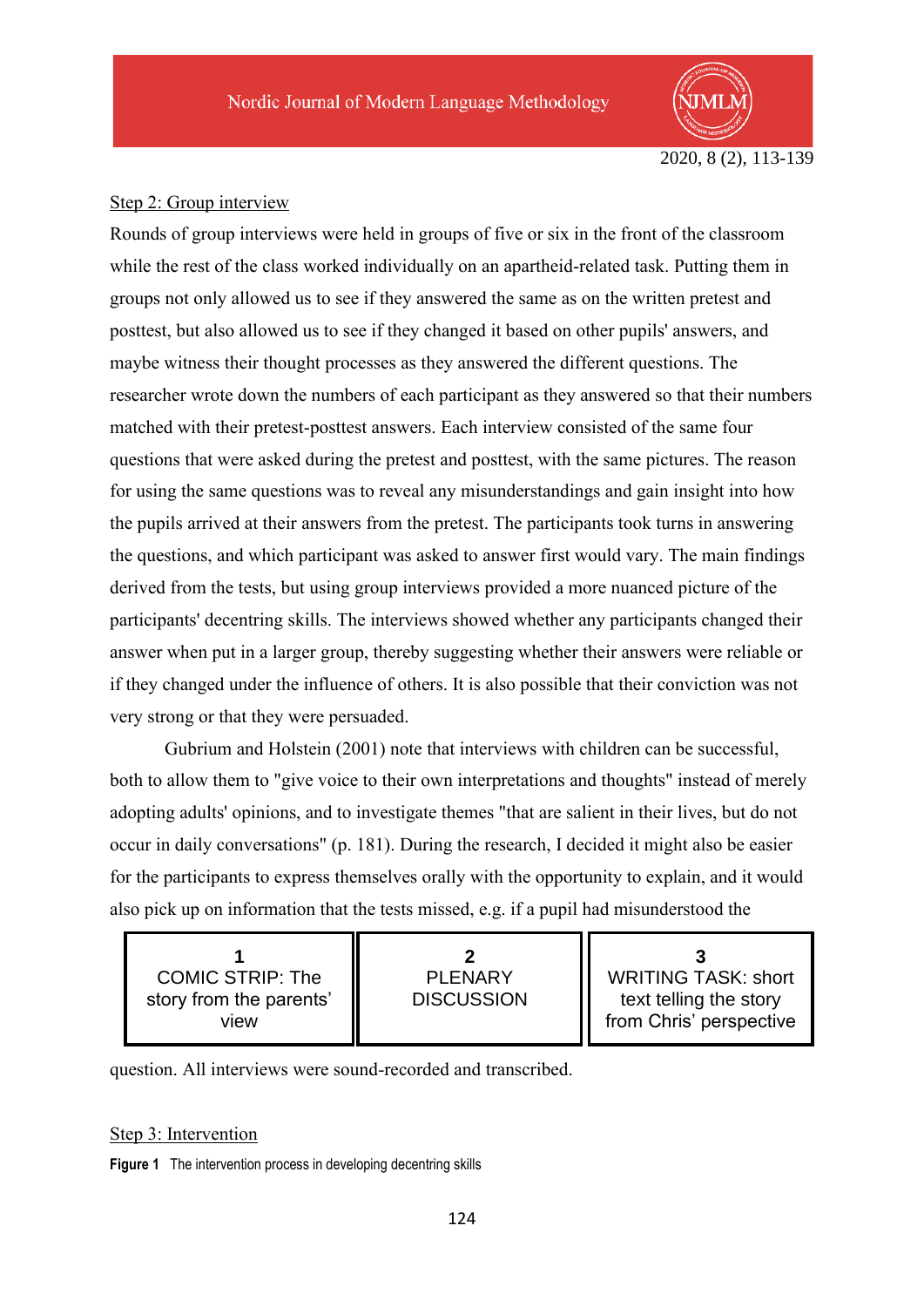

First (1), the participants were to write a comic strip where they retell the story from the view of Hector's parents. Secondly (2), they participated in a group discussion. They discussed the questions first in pairs and then contributed with their answers in a plenary conversation. This conversation was also based on the same four questions. These activities were based on both Feffer's first measure of decentring, the Role Taking Task (RTT) and the Thematic Apperception Task (TAT), which focus on retelling a story in different ways and from different angles (Leeper et al., 2007, p. 151).

- *1. What does Chris/do the parents think about Hector?*
- *2. What does Chris/do the parents feel about apartheid?*
- *3. How do you think Chris/the parents is/are as a person/people?*



(Pictures used for the posttest.)

Thirdly (3), the pupils wrote a short text telling the story from the perspective of Chris, the second character. He is an important character in the story, but unlike Hector, his thoughts and feelings are not explained in the text.

## Step 4: Posttest

Identical to step 1, with a different image from the picture book. This choice will be further discussed under limitations in chapter 5.4.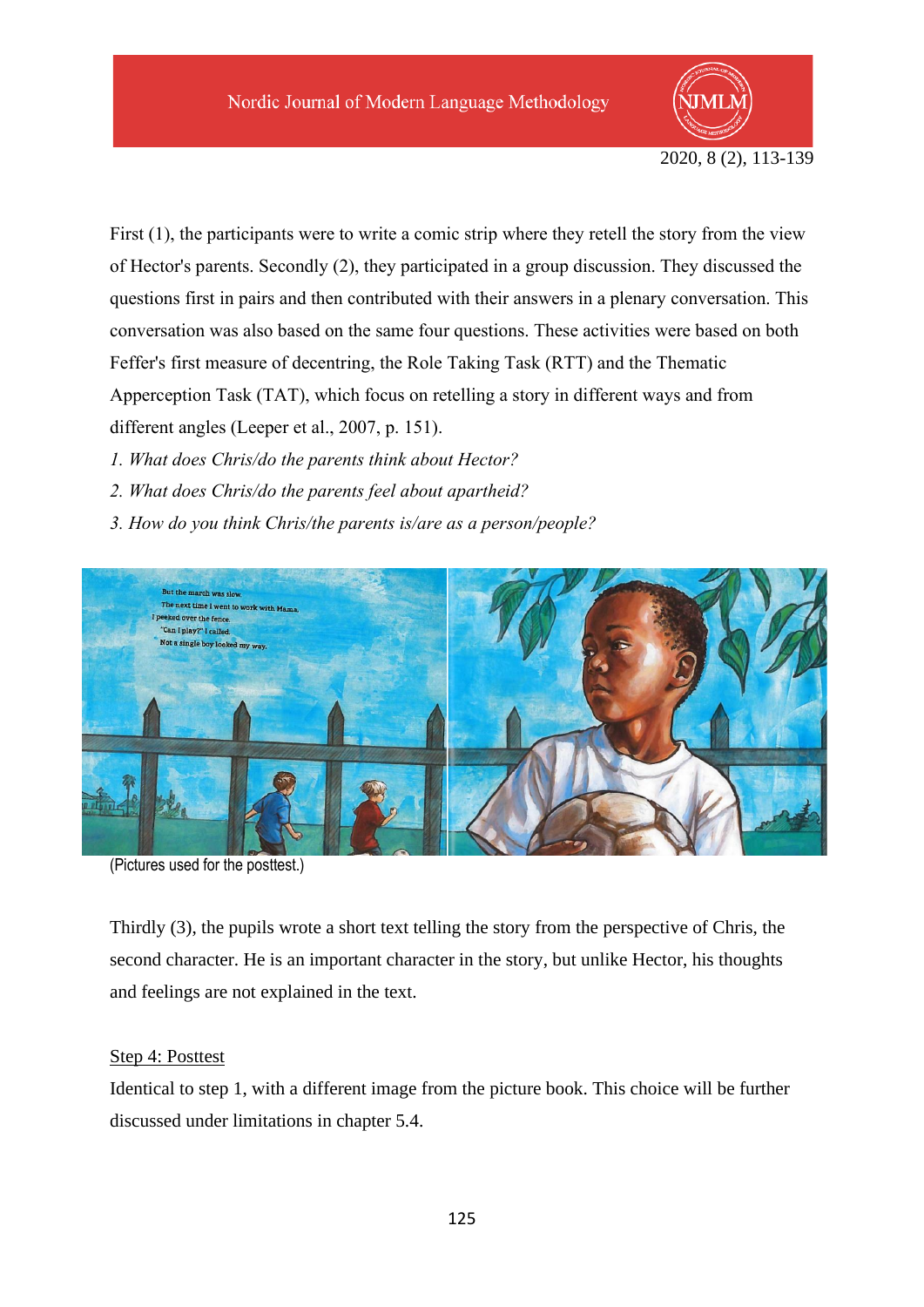

#### **3.4 Data analysis**

Based on Feffer's scoring system for decentring, explained in Burkman (2008), an example table for the different scores and categories was created for this specific study (table 2, below) (Burkman, 2008, p. 13). Examples shown in this table are based on the pupils' actual answers from the pretest, and the table ranges from score 1 to 9. The tests were immediately scored, assigning them to a level of decentring, first by the researcher (Furnes Sindland) and after by two external scorers. Two graduate scorers were trained in the analysis plan, and they scored the answers independently, not knowing whether the answers they scored were from the pretest or posttest. Then, the three compared answers and agreed on a score between 1-9 for each participant. The t-test was used to check for significance and compare the mean scores of the group from the pretest and the posttest, based on the overall score of each participant, summarising the scores of each test to provide a total individual score. This value was checked for statistical significance using the *paired samples* t-test (N=21), computed through the R project for Statistical Computing.

| <b>Score</b> | Level               | <b>Category</b>      | <b>Example of statement</b>                          |
|--------------|---------------------|----------------------|------------------------------------------------------|
| 1            | None                | Undifferentiated     | "He stands by the fence."                            |
| 2            | Sequential          | Action-reaction      | "He stands by the fence and watches the game."       |
| 3            | Sequential          | Reactive directional | "He stands by the fence and wants to play."          |
| 4            | Sequential          | Multi-reactive       | "He stands by the fence and wants to play, but the   |
|              |                     |                      | boys do not ask him."                                |
| 5            | Simultaneous        | Anticipating         | "Hector is shut out from the game."                  |
| 6            | Simultaneous        | Emotional            | "Hector is shut out, and he is sad because he is not |
|              |                     |                      | allowed to play."                                    |
| 7            | <b>Simultaneous</b> | Comparing            | "Hector wants to play, but the boys do not ask him   |
|              |                     |                      | because he is different."                            |
| 8            | Simultaneous        | Explanatory          | "He wants to play, but the boys do not ask him       |
|              |                     |                      | because of apartheid."                               |
| 9            | Simultaneous        | Contextual           | "He wants to play, but the boys do not ask him to    |
|              |                     |                      | because they were not allowed to play with black     |
|              |                     |                      | people during apartheid."                            |

**Table 2** Decentring Scoring Scheme (Furnes, 2016)

Scores are arranged on a scale from 1-9, 1 representing the lowest and 9 the highest level of decentring. Scores at a sequential level mean the participant provides answers based mainly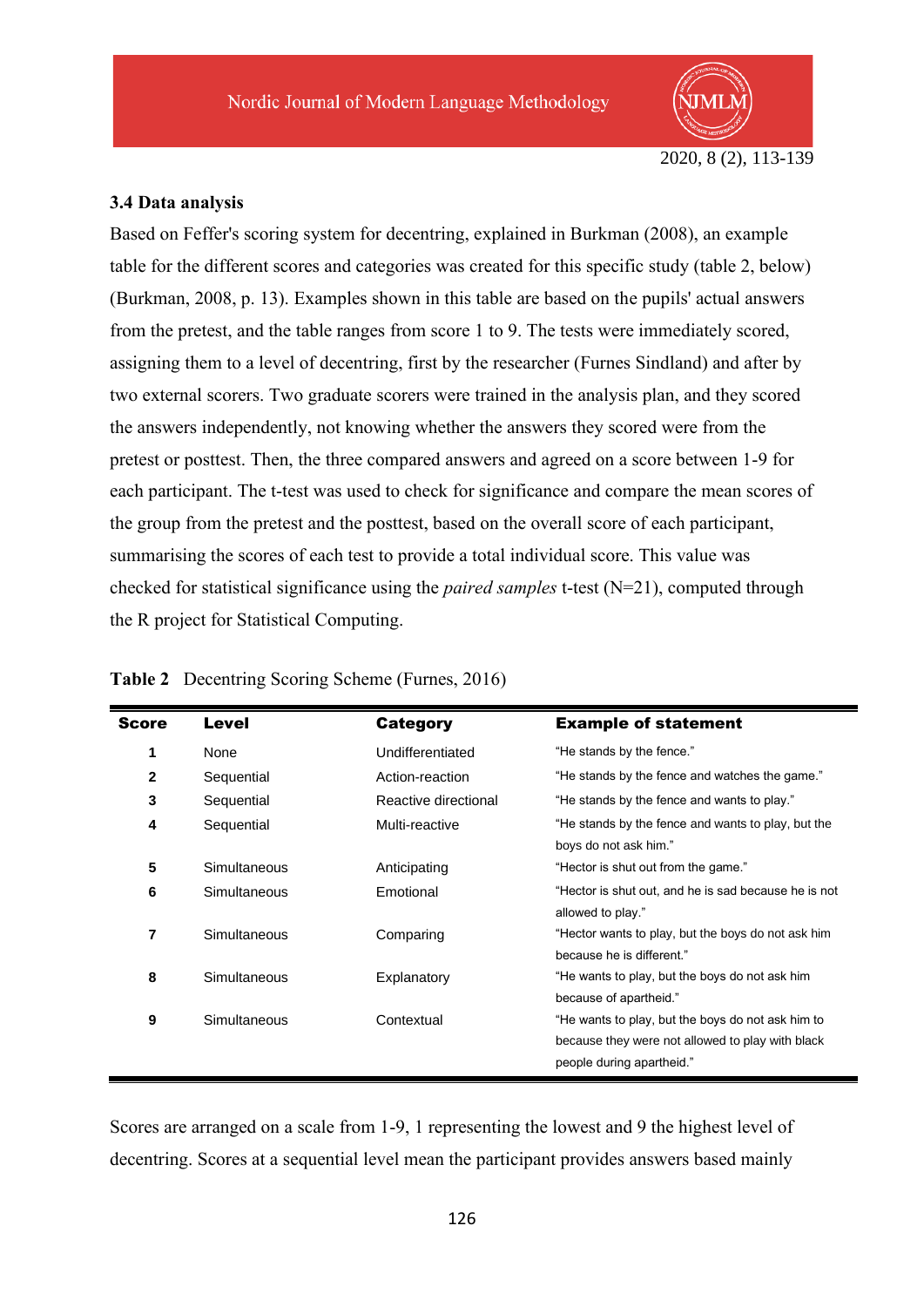

on the actions in the story, and not on anticipation or interpretation of what the character might think or feel. Meanwhile, scores at a simultaneous level indicate that the participant has shown the capability to interpret the situation, as well as to think in more abstract and less egocentric ways. Specifically, a score of 1 indicates no decentring, and the pupil is not indicating a cause or reaction to the events in the picture, as he or she is only stating what can be seen ("He stands by the fence"). A score of 2 or 3 indicates that the pupil can see layers in the given situation, mostly in relation to the main character ("He stands by the fence and wants to play"). If the pupil involves the other characters in his/her explanation, seeing that the factors in the story can elicit reactions from other characters, this would award a score of 4 ("He stands by the fence and wants to play, but the boys do not ask him"). The scoring scheme draws a distinct line between 4 and 5, as this is where the pupils are beginning to notice layers to the story that goes beyond what is visible. They *decentre* into the story, taking the place of the characters to explain what goes on beyond the surface.

The higher levels of decentring (5-9) indicate an ability to internalise the properties of the characters. The character goes from mainly reacting to the actions to predicting the other character's behaviour, something that requires internalisation (Fincher, 2012, p. 12). Answers that anticipate, interpret, and thereby internalise another character's behaviour, are awarded scores between 5 and 7. At a score of 8, the participant is able to internalise more than the subject (Hector) and object participant (Chris), and at 9, the character can differentiate between the characters but maintains a relationship between them at the same time.

On the same day that the interviews were carried out, the interview data were transcribed, assigning the quotes to the correct participants. The answers were then scored by both the main researcher and the same two graduate scorers as on the pre and posttest. In this part as well, neither scorer was aware of whether they scored interviews from the pretest or posttest, to ensure validity.

#### **3.5 Ethics, validity and reliability**

Before data collection started, the project was reported to the Norwegian Social Science Data Services (NSD). Consent forms were collected from every participating pupil, soundrecordings were stored on a password-protected computer, and all data material was deleted after research ended. The scoring categories in question have previously been used in other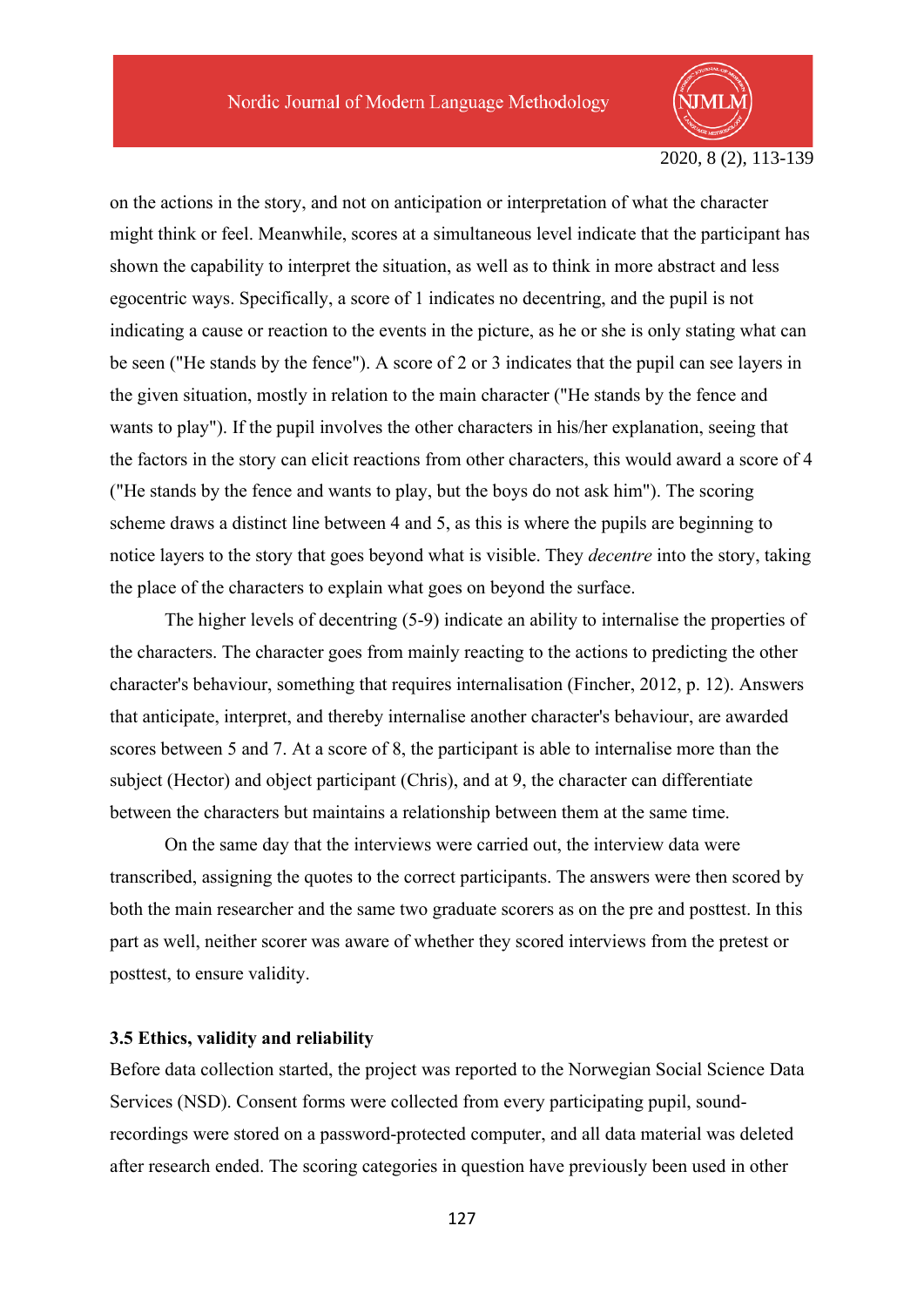

both large and small studies (cf. Burkman, 2008; Fincher, 2012), and correspond to cognitive development (Leeper et al., 2007, p. 153). The validity still rests on the researcher's own ability to analyse the data as close to the scoring categories as possible, as well as the researcher's impact on the teaching situation. The participants already knew the main researcher and were familiar with the setting in which the research took place, meaning artificiality was not a general concern in the data collection. To check reliability in coding, two other master's students were approached to score examples of participant answers according to the categories on the adapted scoring system. They evaluated the scoring system and tested it, to see if the scores they gave were similar or if the system could be misunderstood to provide different results. Their scores were almost identical, suggesting that the scoring system would be reliable.

## **4.0 Results**

For the pretest, the mean score for the 21 participants was  $17.81$  (SD = 4.45) out of a total maximum score of 36 per test (4 questions, 9 being the maximum score per question). The posttest yielded a mean score of  $24.19$  (SD = 6.19). The t-test showed that the difference in mean score between the two tests was statistically significant. The t-test provided a probability value below 0.05, and is thus considered by conventional criteria to be significant, with a confidence interval calculated from the mean at 95% CI.

| <b>Source</b>     | N  | Mean  | <b>SD</b> | 95% CI           | t-value | p-value    |
|-------------------|----|-------|-----------|------------------|---------|------------|
| <b>Pretest</b>    | 21 | 17.81 | 4.45      |                  |         |            |
| <b>Posttest</b>   | 21 | 24.19 | 6.19      |                  |         |            |
| <b>Difference</b> |    | 6.38  | 1.1527    | $[-8.66, -4.10]$ | 5.84    | ${}< 0.05$ |

**Table 3** Results from the participants' paired samples t-test

The mean difference in scores between the two tests is 6.38. From the provided statistics, one can therefore say that the decentring scores post intervention, compared with scores prior to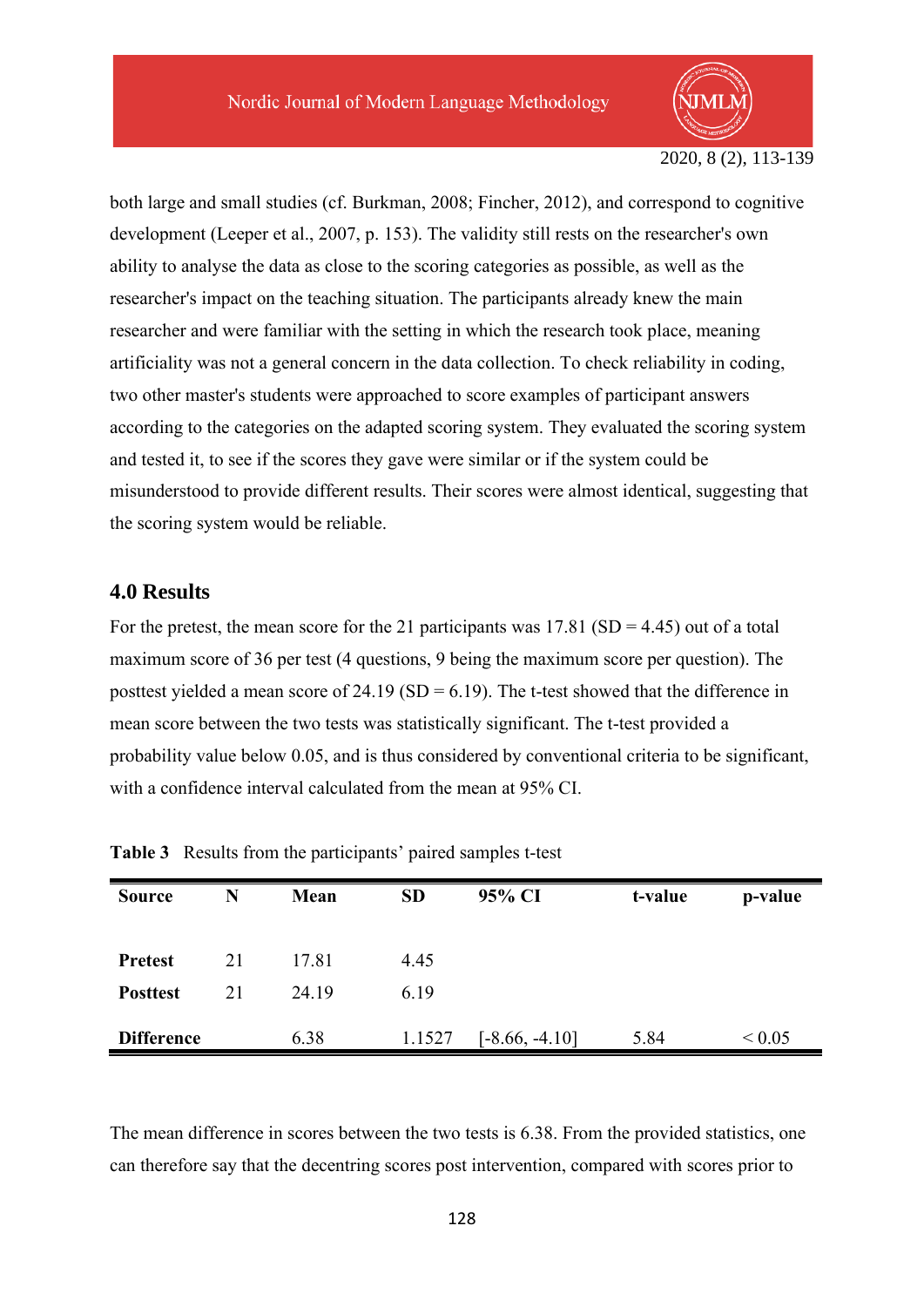

the intervention, have increased in a statistically significant manner;  $t(df=20) = 5.84$ ,  $p = \le$ 0.01, 95% CI [- 9.742, -3.018]. In addition, the effect size computed using Cohen's *d* equals 1.187 (95% confidence intervals: 0.259–2.114). This is a large effect size, providing sufficient foundation to argue that there is in fact a strong score increase between the pretest and posttest.

#### **4.1 Distribution of scores from pre and posttest**

There is a clear change from the pretest to posttest scores. Figure 1 shows the distribution of the pretest scores, where the four questions are abbreviated to Q1, Q2, Q3 and Q4.



**Figure 2** Distribution of scores in the participants' pretest answers

Figure 2 shows the distribution of scores from the pretest. There is a cluster around the border between sequential and simultaneous, indicating that the decentring skills of the participants before the intervention were average. This indicates that there was an existing level of decentring among the participants even before the project started, but also that it had room for improvement. When comparing this to the distribution of scores from the posttest, displayed in Figure 3, one sees the increase. Very few participants received scores below 5, and the majority of scores are found within the top half of the scoring system. The cluster has moved from the middle of the scale to the higher scores of 5 to 9. One also sees that the highest score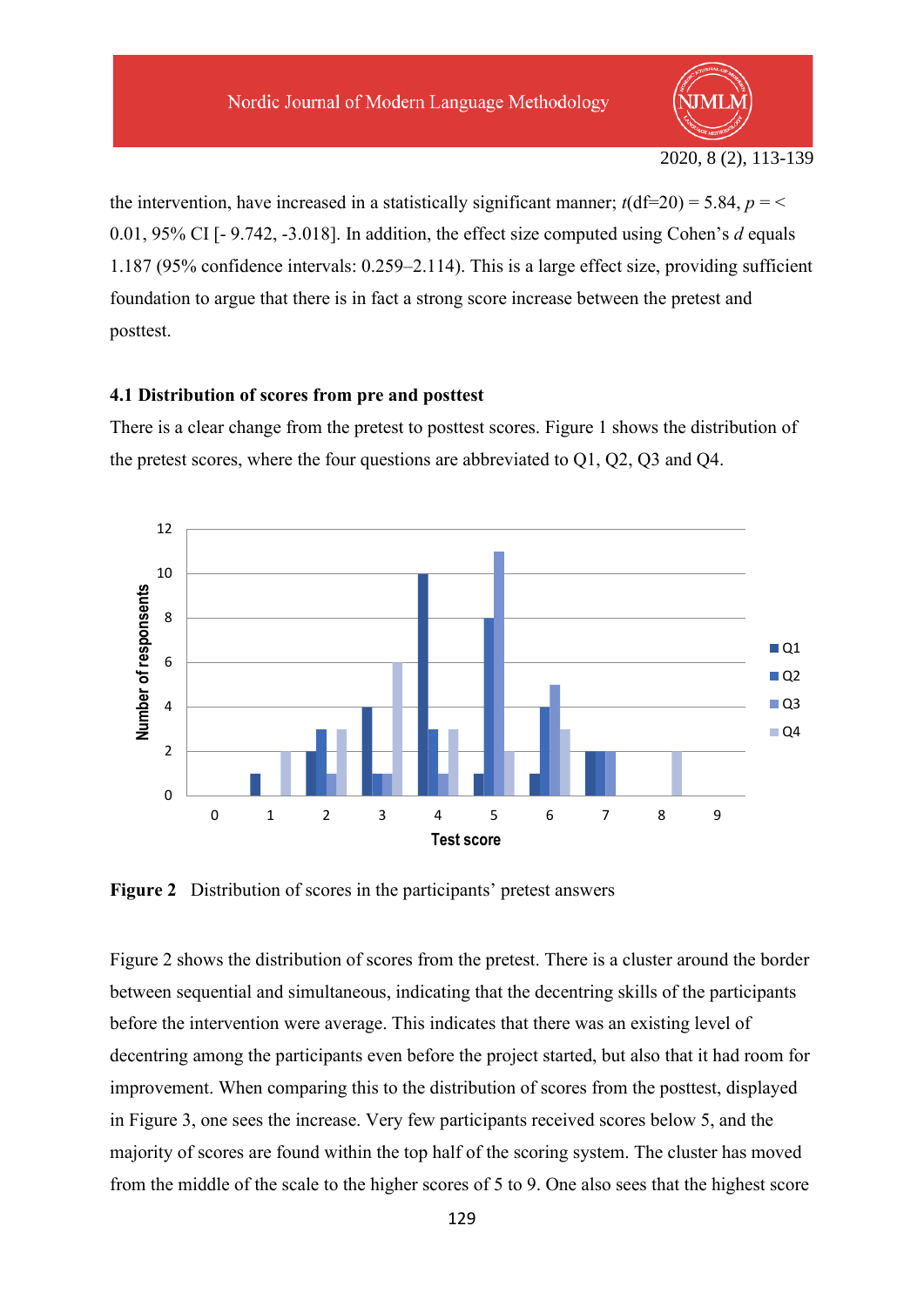

of 9 was awarded to a total of 9 participants on the posttest, while no participants reached this level on the pretest. These results would indicate that, in most cases, the overall mean score of the individual participants has increased.



**Figure 3** Distribution of scores in the participants' posttest answers

# **4.2 Interview findings**

The pretest generally indicated that the group had a lot of room for improvement in terms of their decentring skills. With a small number of exceptions, most participants merely explained what they observed in the picture, therefore receiving an average decentring score. Some participants did include more personal characteristics such as *happy* and *excited*, but the majority did not take into consideration the background of the story (apartheid) when answering their questions. This was again confirmed by the interviews. In all four questions, between 14-16 out of the 21 participants' answers corresponded, whereas the remaining answers partially corresponded, did not correspond or were blank answers. Below are two examples from the pretest and first interview. Examples presented in this article were chosen based on recurring types of answers, not just the answers displaying the highest ability to decentre. It was considered important to present examples that painted a genuine picture of what more than one participant answered, and the examples shown from both the pretest and posttest exemplify what a, to a certain degree, common participant answer would be.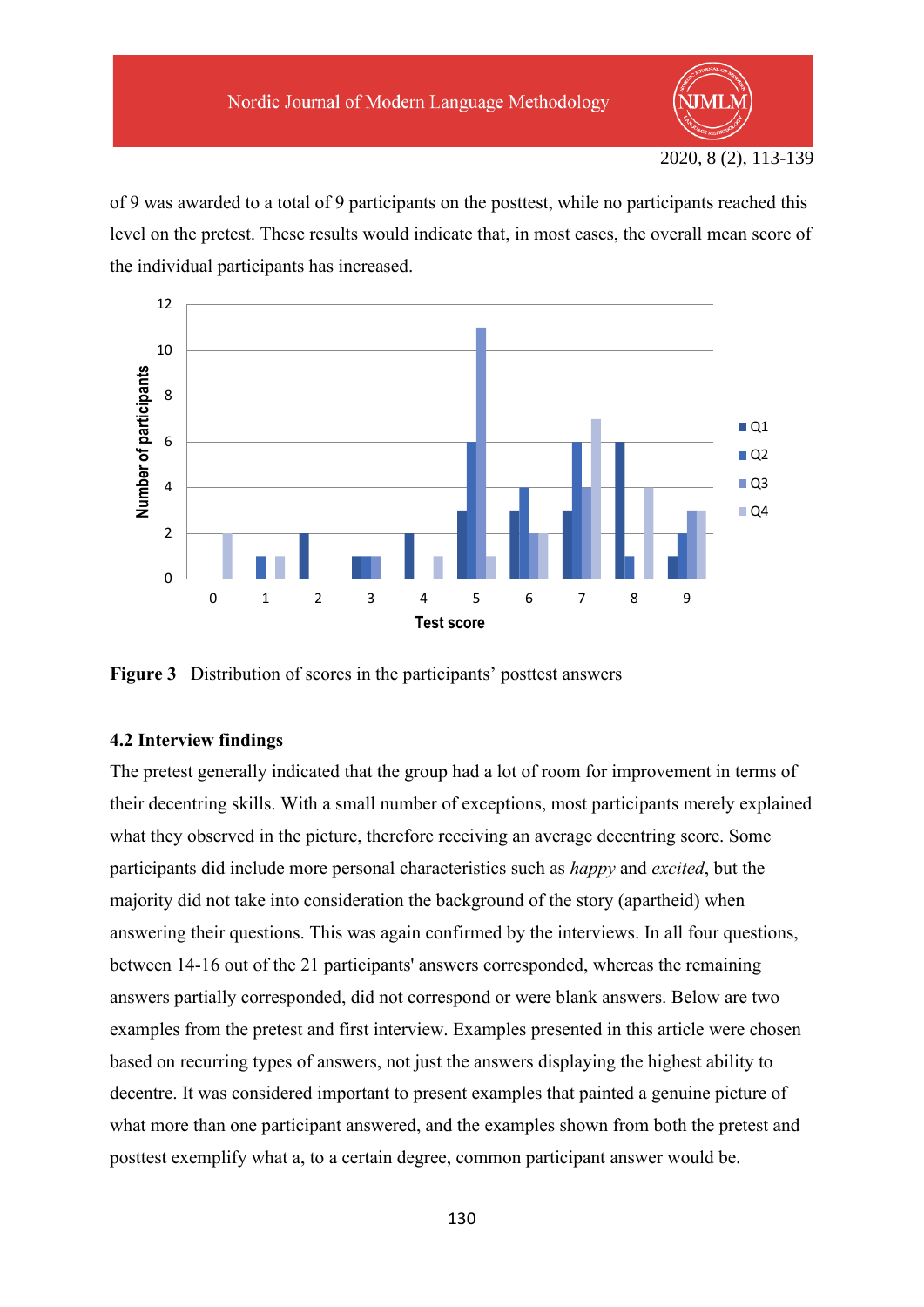

#### **Question 1: What is happening in this picture?**

**Pretest**: "Hector lifts up his hands with that blonde boy." (C21) **Interview**: "The blonde boy and that black boy have their hands up." (P21)

#### **Question 2: What is Hector thinking in this picture?**

**Pretest:** "That he sees the blonde boy who plays on the field outside the garden of his mum's work." (P12) **Interview:** "I think he remembers the boy from outside his mother's yard, from the good field, and thinks that now…now they can maybe become friends and he can be allowed to play." (P12)

#### **Question 4: Why do you think they act the way they do?**

**Pretest**: "Because they are cheering." (P5) **Interview**: "Because they are at a football game and cheering." (P5)

The second round of interviews showed almost as high a level of correspondence as the first, still above half of the group providing corresponding answers (12 or 13 on all questions), whereas the remainder provided partial correspondence, no correspondence, or gave a blank answer. However, fewer gave answers that did not correspond, as low as one participant on question 2. Interestingly, 8 participants gave answers during the interview that showed higher decentring skills than they did on the test. The interviews also showed that more participants took into consideration the context when answering. When explaining events in the picture, fewer pupils described exactly what is depicted, but, rather, elaborated upon the situation. The following statements are examples from the posttest, showing a clear increase in the ability to interpret and explain other factors than those visually available:

#### **Question 1: What is happening in this picture?**

**Pretest:** "Hector is sad because he is not allowed to play football with the white boys who play a game on the field beside him." (P16) **Interview**: "Hector is shut out because before, black people did not have the same rights as the white, and he is shut out because of it." (P16)

#### **Question 2: What is Hector thinking in this picture?**

**Pretest:** "I think he feels left out." (P1)

**Interview:** "I think he is trying to join, but no one, uhm, talks to him, or no one responds, and he feels alone." (P1)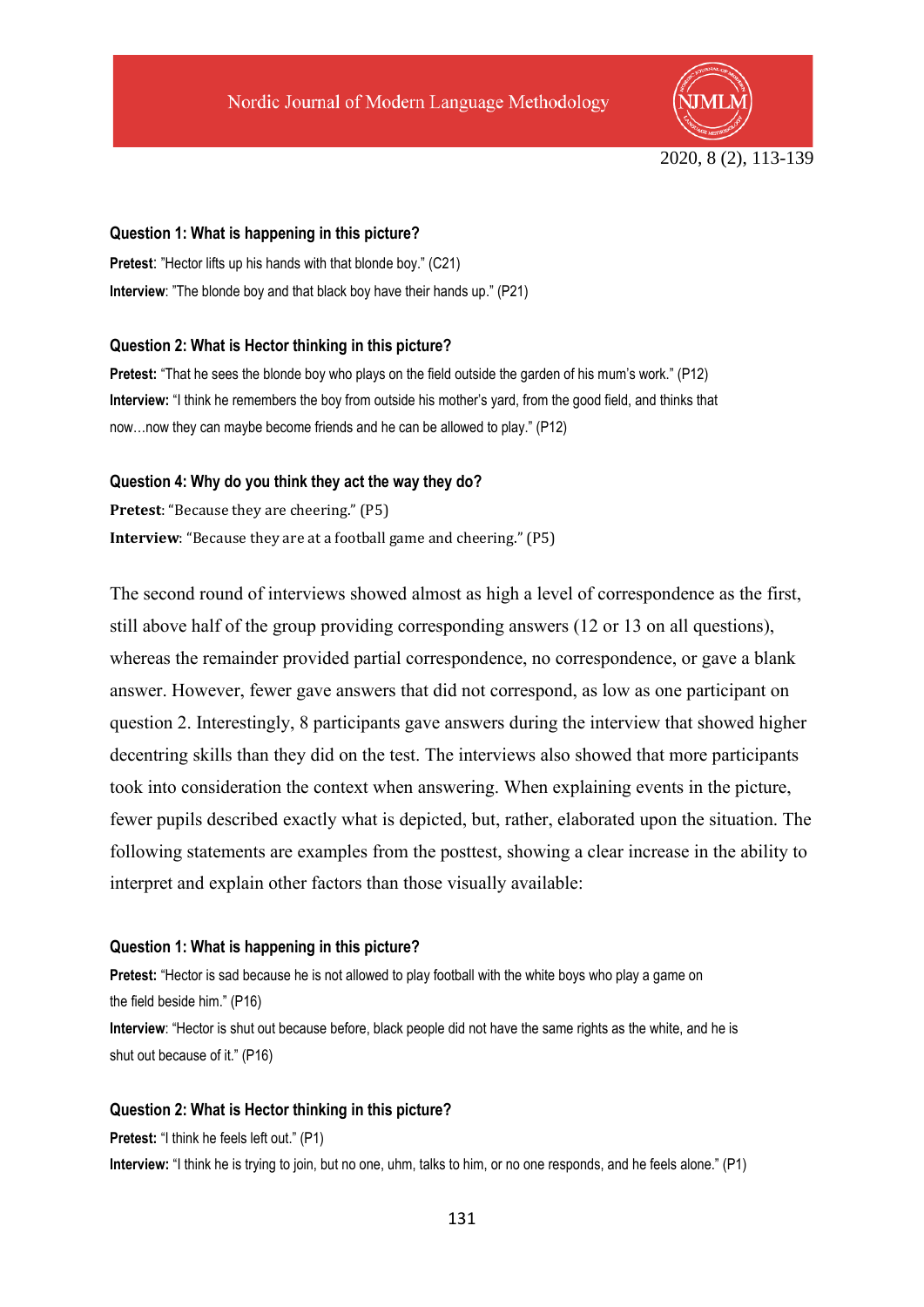

#### **Question 4: Why do you think they act the way they do?**

**Posttest**: "Just because of apartheid, and because those with white skin had more rights than the black people." (P8) **Interview**: "Because it was, uhm, apartheid, and they had a lot more rights. But he kind of wanted to, but it was, like, other people around him had yelled and said no to that maybe, and then he did not dare to let that boy in to play with them, because he was scared of getting yelled at and stuff. But if not, he would actually have done it." (P8)

# **5.0 Discussion of findings**

The main findings of this study show that there was a significant increase in decentring scores from the pretest, with a mean score of 17.81, to the posttest, which yielded a mean score of 24.19 for all four questions. The probability value was  $< 0.01$ , considered by conventional criteria to be highly significant. In addition, the interviews supported these findings, showing a high level of correspondence between pretest and posttest answers compared to the interview answers from the same participant. They even indicated that the participant group possessed even greater decentring skills, had the interviews been scored in the same way as the tests were. The ability to decentre was traceable even before the intervention, and was enhanced in the course of the three weeks.

There is evidence in both the tests and the interviews that show a clear improvement in decentring skills by the majority of the participants. When asked why they think the characters act the way they do in the picture, a large number of the participants managed to see the situation from both Chris's and Hector's points of view, taking the apartheid context into consideration when they explained their actions, especially during the interviews. An example of this is the participant who explained: "Because maybe, when they grew up, their parents and others told them that the people who had black skin, they are not good people. So therefore they have kind of been taught not to care about them, and just…yeah, ignore them" (P9).

One statement during the plenary discussion exemplified a prime example of decentring. When the class was asked their opinions on the possibility that Chris actually thought black people were worth less, a heated discussion was sparked. However, participant 13 provided an especially interesting answer: "He is just doing it the way his parents…or his society thinks he should. How can I know that I would do it differently from him if it was like that here?" His question touches the core of decentring, as he has immersed himself so thoroughly into the situation of the character that he actually imagines *himself* in Chris'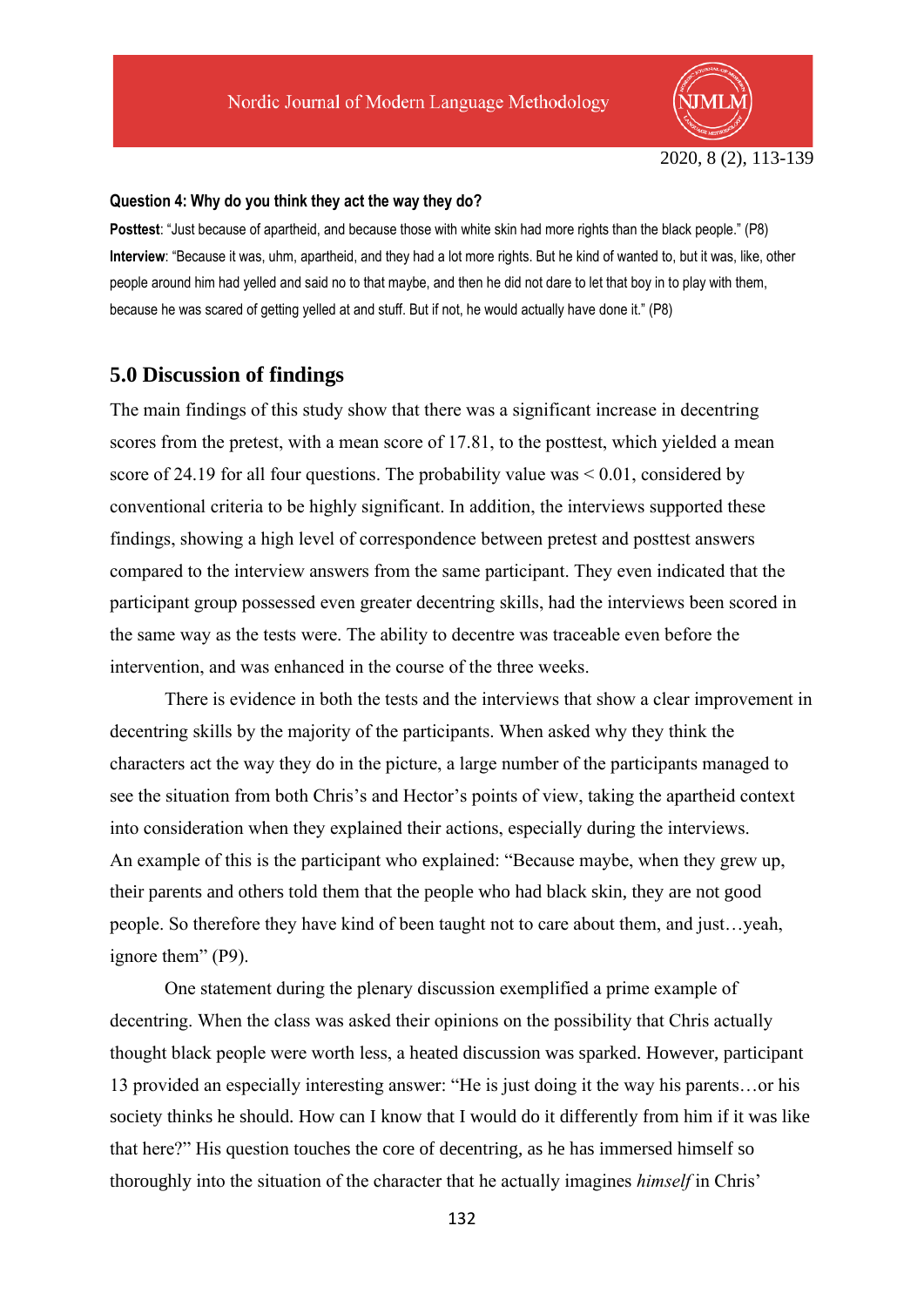

situation, and tries to transfer the situation into his own reality to understand his actions. If there was initial doubt that young children were not able to suspend their perspective in favour of someone else's, this example shows evidence of the opposite.

### **5.1 Decentring and Byram's savoirs**

The ability to decentre is traditionally labelled an aspect of Byram's savoir être (Byram, 2008, p. 69). However, this study reveals that several aspects of the other savoirs can be traced in the development of decentring in this study. The first savoir refers to knowledge of the target culture. When working with understanding how the different characters in the story think and act, knowledge of the surrounding context of apartheid became important. The quote from participant 8 displays an understanding of the rules during apartheid and tries to understand why the boys acted the way they did: "Because it was, uhm, apartheid, and they had a lot more rights. But he kind of wanted to, but it was, like, other people around him had yelled and said no to that maybe, and then he did not dare to let that boy in to play with them, because he was scared of getting yelled at and stuff. But if not, he would actually have done it."

Explaining what was happening in the picture (Question 1), would also have remained merely descriptive if the pupils had not had an understanding of the surrounding circumstances that affected their actions. In addition to knowledge, the participants' abilities to reflect upon and interpret their reactions in light of their own cultures was necessary, labelled by Byram as *savoir comprendre* (2008, p. 69). It could be argued that the participants would be challenged to express what they considered to be the norm in society, and their ways of thinking about others. The participants' answers to the tests and interviews also showed an increasing ability to be aware of the importance of critical cultural awareness, namely savoir engager. An example of this is the mentioned statement of participant 13, who was able to see both his own and the South African culture from a metaperspective, and questioned how he would have acted if he had been influenced by the same generalisations and stereotypes that governed during apartheid. The final aspect, *savoir apprendre*, is also traceable in the participants' test answers when they used their newfound knowledge in communicating their understanding of a foreign culture to someone other than themselves. They put what they had learned into words, interpreting and explaining their opinions of the situation.

From this analysis, we see how decentring is located within aspects of each savoir.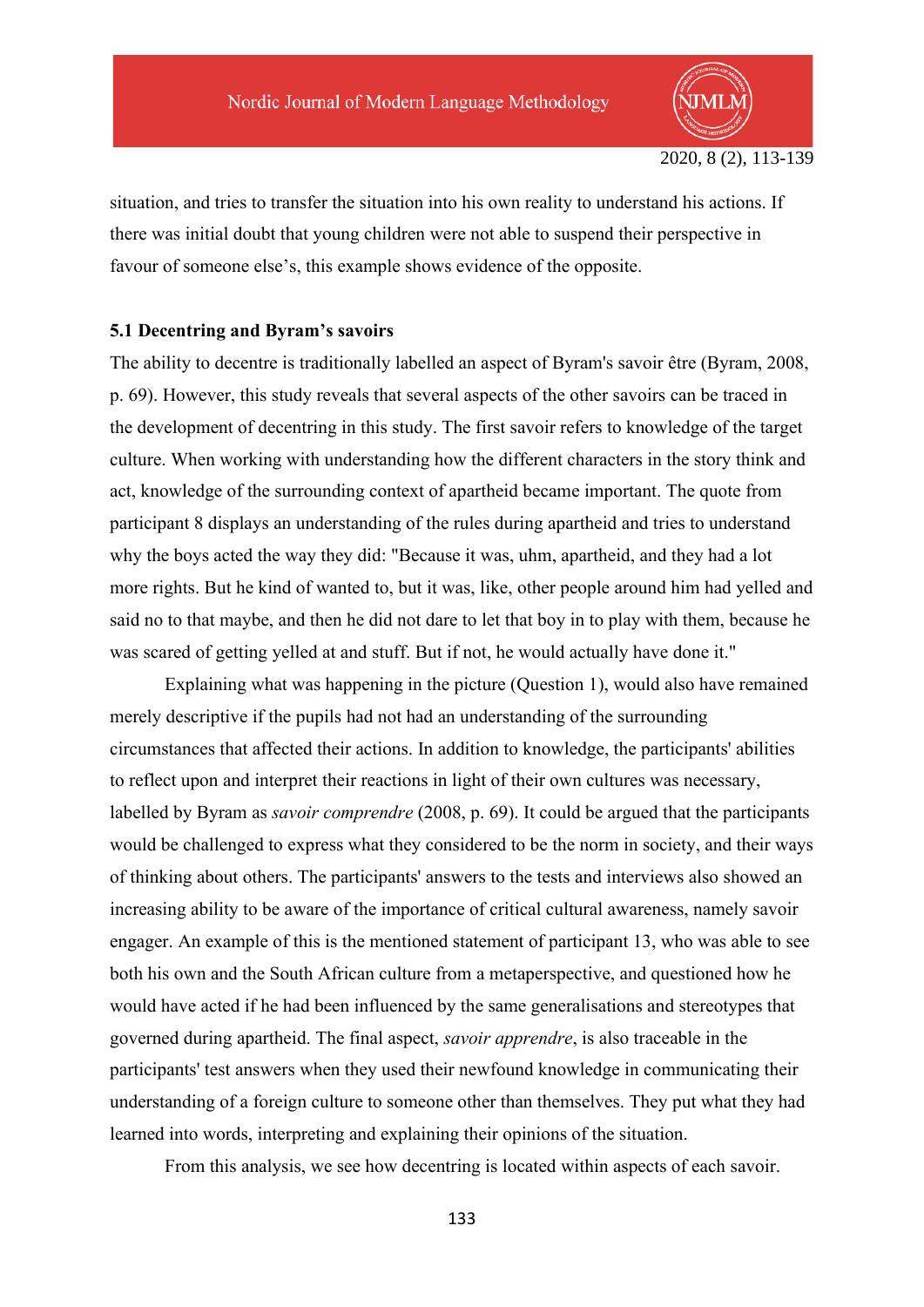

The ability to change perspectives seems to require knowledge, the ability to understand and interpret, the ability to see one's own culture from a different perspective as well as the ability to question generalisations and to use the new-found information in interaction, such as the activities conducted during the intervention.

### **5.2 The Piagetian age limit**

The significant results of an increase in decentring skills presented above show that decentring is a learnable skill, also in primary school. According to Piaget, decentring requires logic and reasoning, which is mainly developed in the preadolescent period (11-12 years). Some of the most important results of this study are those that challenge this claim. Not only did the participants from the very beginning show a sequential ability to decentre even before the intervention, but this ability also increased significantly after working systematically with activities that challenged their decentring skills. The majority of the participant group received decentring scores at the simultaneous level post-intervention. This suggests that not only do they possess the ability to decentre below the Piagetian age limit (11-14 years of age), but many were also at one of the highest levels, based on Feffer's scoring scheme (Fincher, 2012, p. 2). Thus, the results stand to question the decentring age limit. A potential reason why there might be a disagreement about the age at which decentring is developed could be that cognitive development is highly individual and difficult to generalise (Burkman, 2008).

### **5.3 Decentring and fiction in the classroom**

Based on the results of this study, it can be argued that fictional literature should play a more significant role in the foreign language classroom. Hoff (2017) and Fenner's (2000; 2001) research provides support for literature as an intercultural experience in itself. In the present study, the reading of the picture book and the intervention tasks encouraging the participants to explore different perspectives in the narrative are likely to have affected the participants' increased decentring skills.

Working with *The Soccer Fence* challenged the participants to remove themselves, temporarily, from what they viewed to be obvious truths. The level at which this was achieved varied among the participants, but the ability of the group to change perspectives increased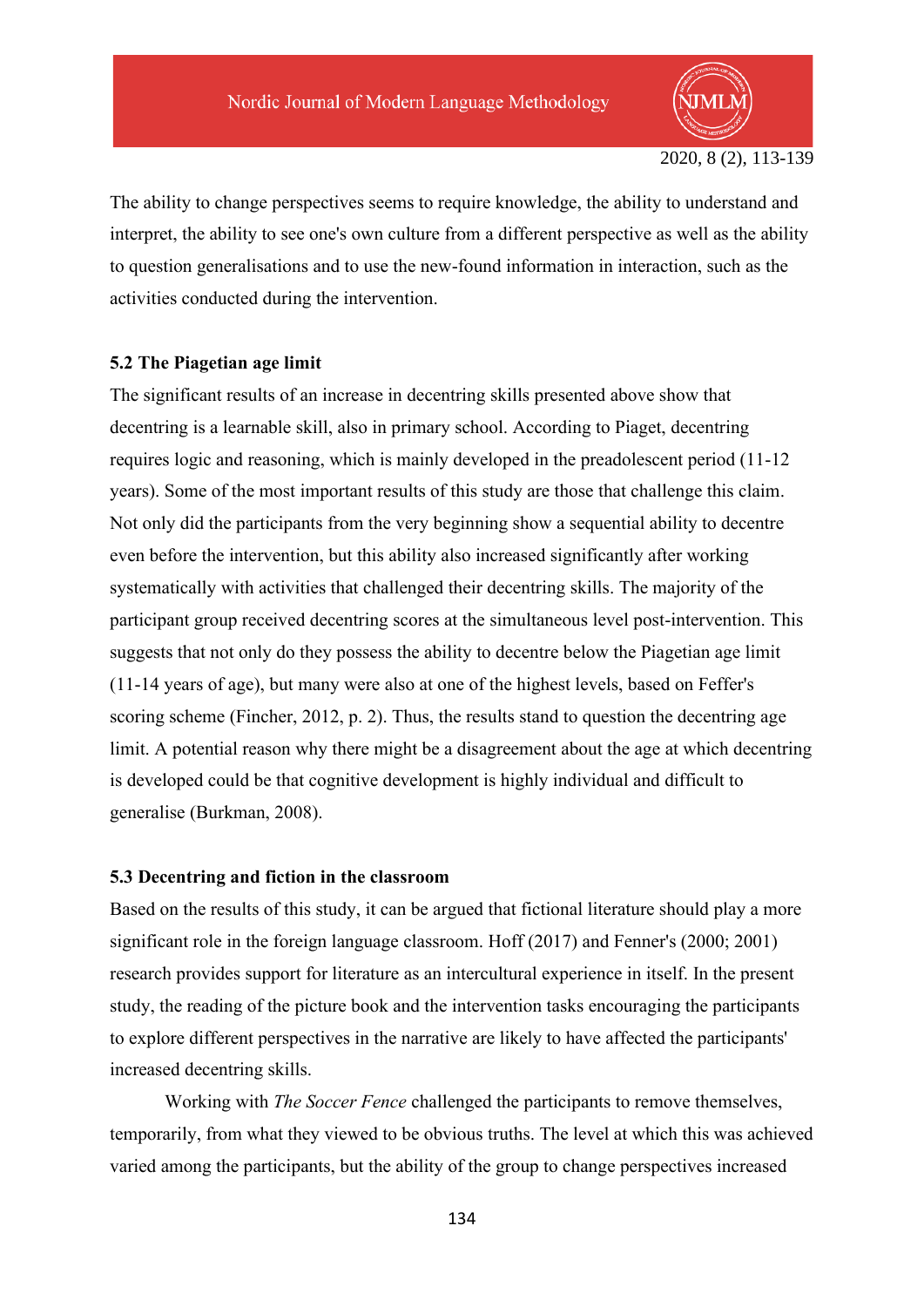

noticeably. Although picture books have previously been used mainly for the development of literacy, this study has provided a clear example of how versatile the picture book can be in the foreign language classroom, especially in regards to decentring (Dolan, 2014, p. 9). The Soccer Fence illustrated excellently the cultural situation that existed in South Africa and helped them understand a world that is changing (Dolan, 2014, p. 17). The topic of apartheid can be difficult to teach at lower levels, but the picture book proved useful to describe the situation from a child's angle, making it more relatable to the participants.

#### **5.4 Limitations**

It is not possible to generalise the findings of this study to a larger population, simply due to the low sample size  $(N=21)$ . Also important is the weakness of human error in scoring, e.g. errors in planning, execution, scoring or researcher bias, in addition to the fact that a control group was not used to compare results. Without a control group, one might question how one can be sure that it is the intervention that influences the experimental group and not something else, such as the environment or the procedure of testing. Another interesting aspect is that of ethnicity. Some participants had one parent of Norwegian descent and some had parents who were both from other countries. All the participants had regular contact with other cultures. This raises a question about whether it is a possibility that the participants were already more decentred than the average 5th grader.

Limitations also exist regarding the method, meaning formulation of the questions and the choice of pictures for the tests. The pictures are from different parts of the story, and display different levels of emotions. Some may evaluate the posttest picture to be more emotionally clear than the pretest picture. However, to ensure that participants had not simply copied their pretest answers, the decision was still made to include two different test pictures. Regarding the intervention activities, one can discuss whether the chosen tasks were the best possible and whether different activities would have provided even higher results. One can also question whether the participants' English proficiency had increased over the weeks of the study in such a way that it could have affected the participants' ability to decentre. However, the short time of the study (three weeks) makes this explanation unlikely.

In regards to reliability, one must stress the possibility of bias or over-emphasis on the part of the researcher. However, an important strength is that the questions chosen have no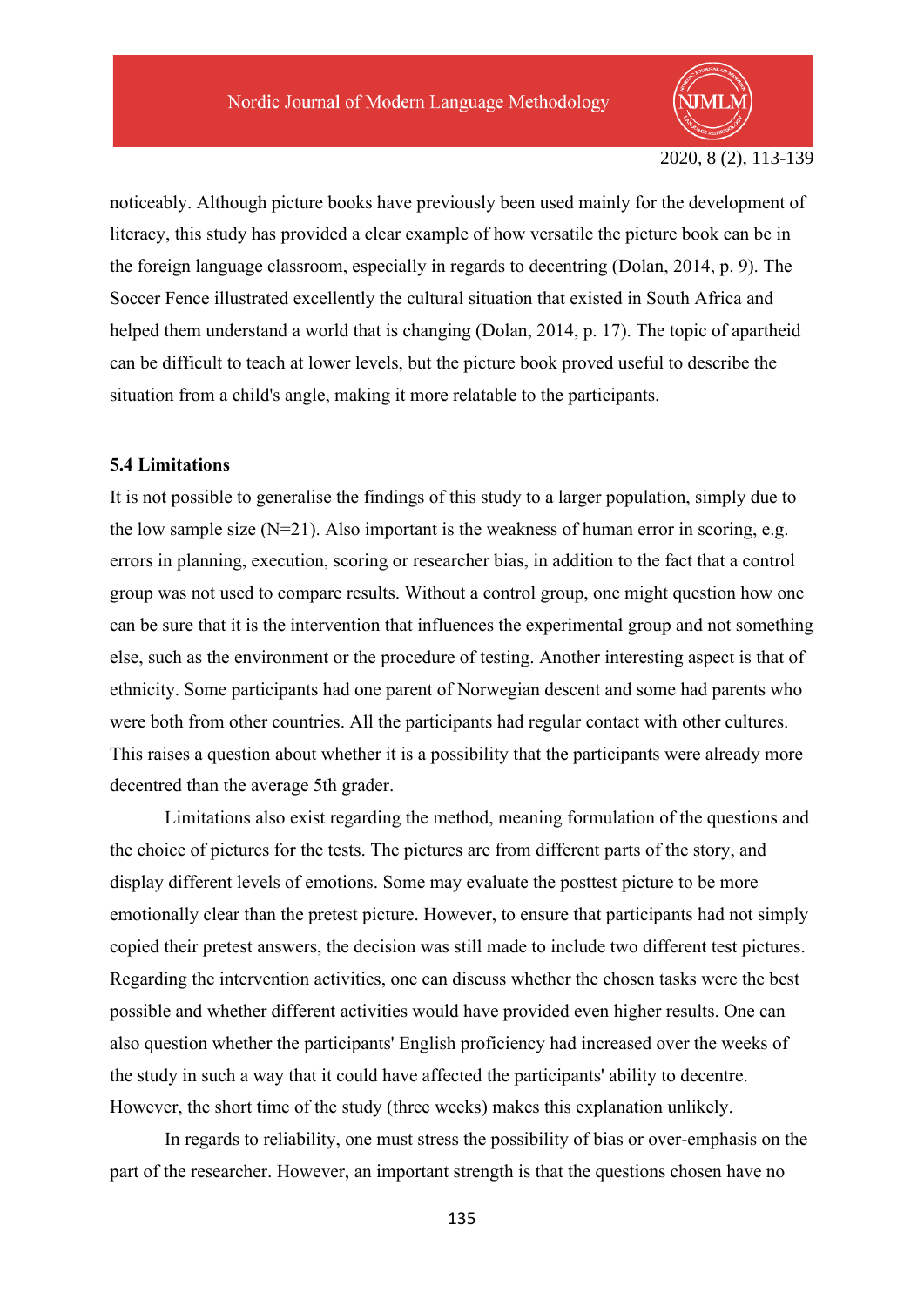

right or wrong answers, thus challenging the participant to express their thoughts. To check reliability in coding, two other master's students were trained and asked to score each answer. There is, however, always the possibility of misunderstandings or misinterpretations, although the process was handled with great care and precision.

# **6.0 Conclusion**

During the three weeks, a literary context had been created in which the participants were to interpret and take positions on situations different from the ones they were used to. The decentring ability was not forced upon them, but a context was introduced that would help them take the characters' positions, and make them reflect on the thoughts, values, and norms of the different characters. The participants questioned the context and perspectives continuously as they tried to understand the mentalities that governed during apartheid. To the majority of the participants, this process bore fruit, and increased their ability to decentre significantly. It was noticeable that most participants developed their ability to interpret a situation based on the context in which it happened and to imagine the thoughts and feelings of fictional characters, even though they might have collided with their own opinions. It was apparent that the participants came with their own predispositions, but to a large degree were able to temporarily show openness to alternative ways of thinking, and reflect on how the society they live in affect their thoughts and values. The main findings present a piece of research that shows how a narrative has the potential to develop intercultural competence in the foreign language classroom, as well as providing a hands-on description of *how* intercultural competence could be taught.

# **References**

- Allern, T.-H., Drageset, O. G. (2017). Flukten fra Syria. Et prosessdrama med rolle- og perspektivbytte i matematikk. In A. B. Sæbø, S. Eriksson & T.-H. Allern (eds). *Drama, teater og demokrati. Antologi 1. I barnehage, skole, museum og høyere utdannin*g. Bergen: Fagbokforlaget.
- Bernstein, A., Hadash, Y., Lichtash, Y., Tanay, G., Shepherd, K., & Fresco, D. M. (2015). Decentering and Related Constructs: A Critical Review and Metacognitive Processes Model. *Perspectives on Psychological Science: A Journal of the Association for*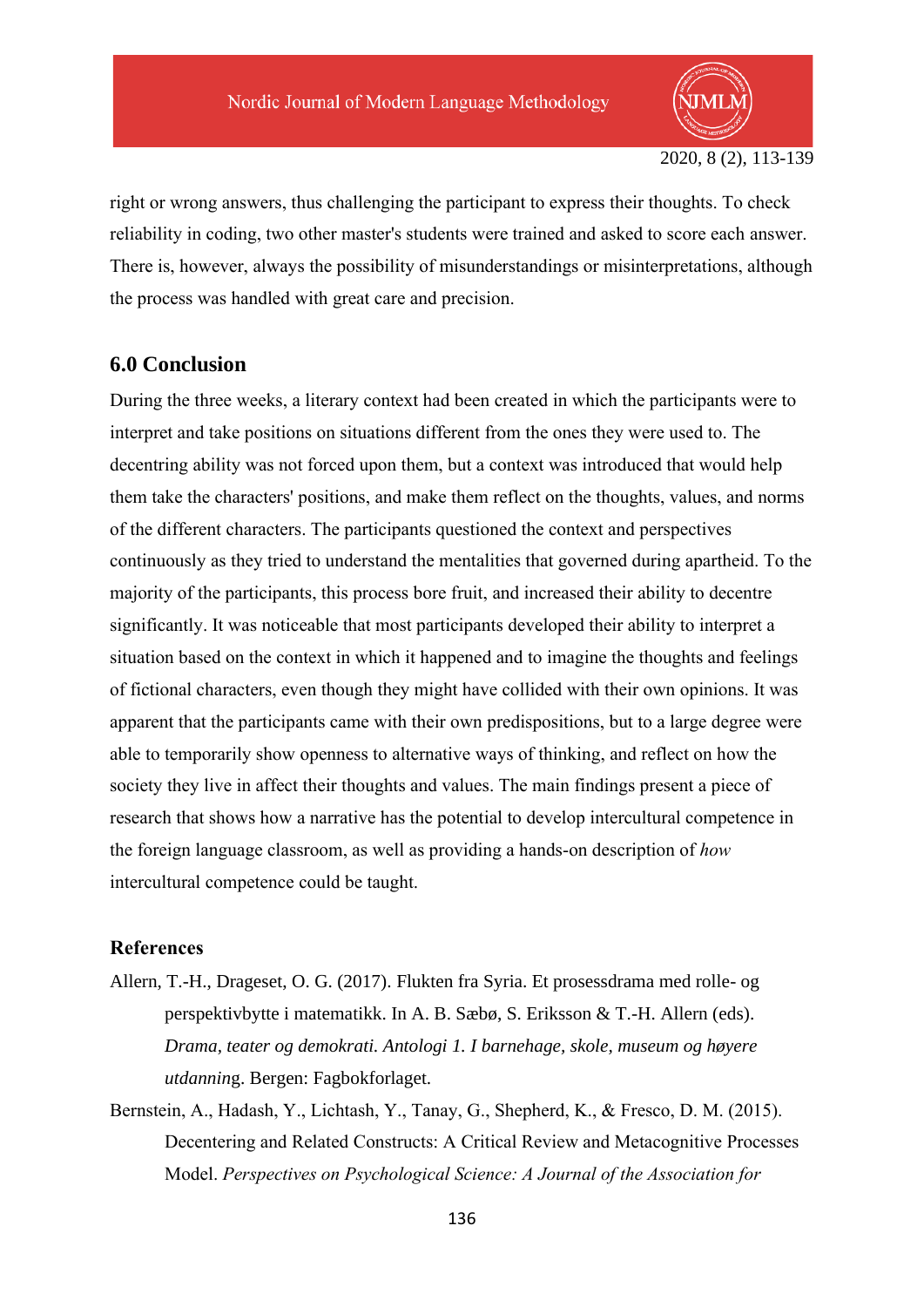

*Psychological Science*, 10(5), 599-617.

- Barrett, M., Byram, M., Ildiko, L., Pascale, M.-G., & Stavroula, P. (2014). Developing intercultural competence through education. Council of Europe Publishing. Retrieved 13 November 2015 from <https://rm.coe.int/developing-intercultural-enfr/16808ce258>
- Bildner, P., Watson, J.J. (2014). *The Soccer Fence: A story of friendship, hope, and Apartheid in South Africa*. G.P. Putnam's Sons Books for Young Readers.
- Birketveit, A. Williams, G. (2013). *Literature for the English Classroom: theory into Practice.* Bergen: Fagbokforlaget.
- Burkman, S.D. (2008). *Interpersonal Decentering and Psychopathology in a University Clinic Sample* [Master's Thesis]. Retrieved 29 January 2016, from http://digital.library.unt.edu/ark:/67531/metadc6130/citation/
- Byram, M. (2008). *From Foreign Language Education to Education for Intercultural Citizenship: Essays and Reflections*. Bristol: Multilingual Matters.
- Cromer, R.F. (1971). The Development of the Ability to Decenter in Time. *British Journal of Psychology*, 62(3), 353-365 (1971).
- Day, R.R. and Bamford, J. (1998). *Extensive Reading in the Second Language Classroom*. Cambridge University Press.
- Dolan, A.M. (2014). *You, Me and Diversity: Picturebooks for Teaching Development and Intercultural Education*. London: Trentham Books.
- Fenner, A.-B. (2000). Cultural awareness. In A.-B. Fenner & D. Newby (eds.), *Approaches to materials design in European textbooks: Implementing principles of authenticity, learner autonomy, cultural awareness* (pp.141-150)*.*  Council of Europe Publishing.
- Fenner, A.-B. (2001) Dialogic interaction with literary texts in the lower secondary classroom. In A.-B. Fenner (ed.), *Cultural awareness and language awareness based on dialogical interaction with texts in foreign language learning (pp. 13-*46). Council of Europe Publishing.

Fincher, J. (2012). *Decentering and the Theory of Social Development* [Doctoral Dissertation]. Retrieved 29 January 2016, from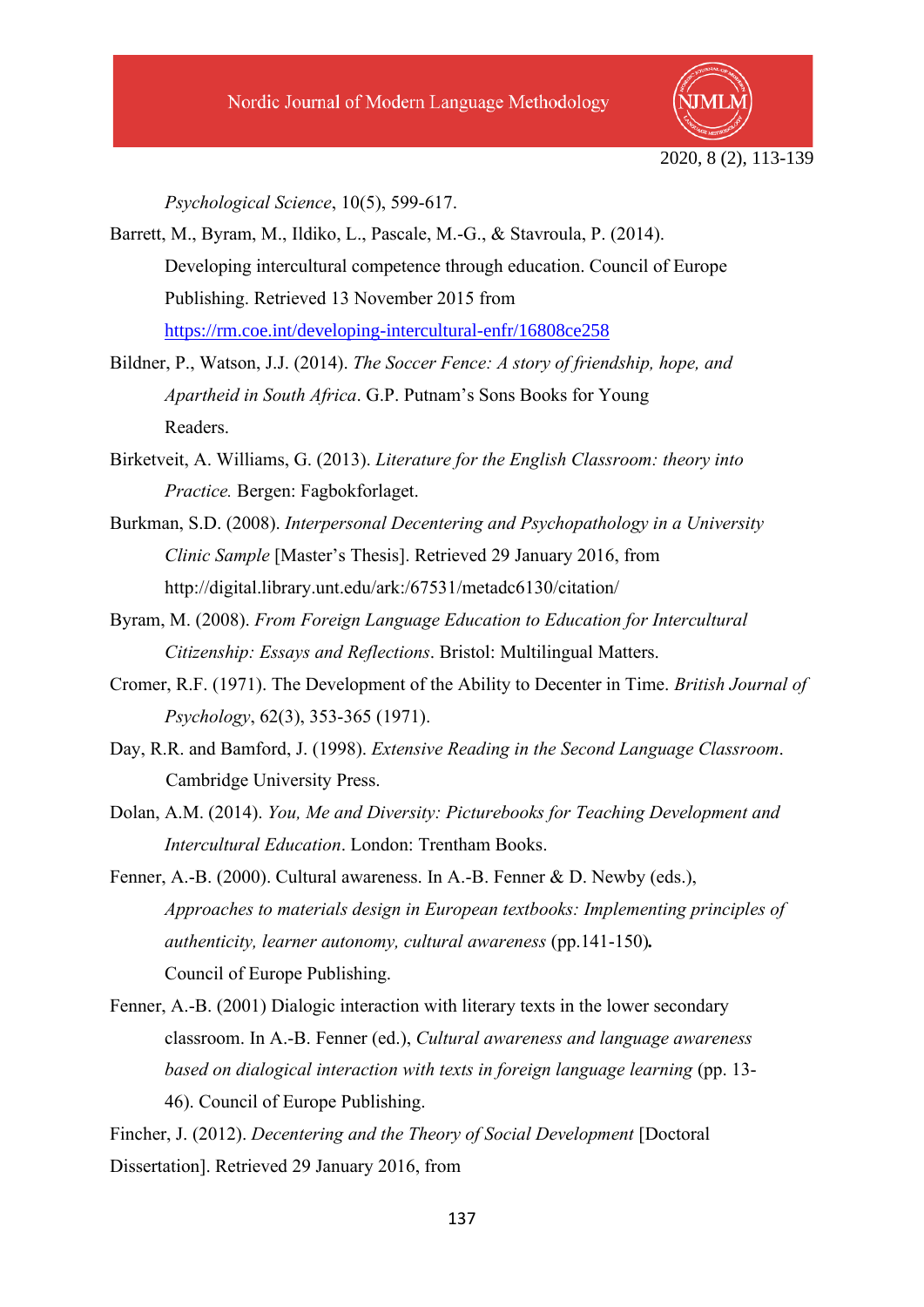

http://digital.library.unt.edu/ark:/67531/metadc149590/citation/

Gibbs-Bowling, N., Manning, M., Campbell, A. (2020). Black Lives Matter Message Belongs in Our Schools. *The Seattle Times*. Retrieved 27 July 2020, from

[https://www.seattletimes.com/opinion/black-lives-matter-message-belongs-in-our-](https://www.seattletimes.com/opinion/black-lives-matter-message-belongs-in-our-schools/)

[schools/](https://www.seattletimes.com/opinion/black-lives-matter-message-belongs-in-our-schools/)

- Gubrium, J.F., Holstein, J. (2001). *Handbook of Interview Research: Context and Method*. SAGE Publications.
- Guilherme, M. 2000. Intercultural Competence. In M. Byram (ed). *Routledge Encyclopedia of Language Teaching and Learning*. London: Routledge, pp. 297–300.
- Hoff, H. (2017). The Intercultural Reader, Global Citizenship Education in EFL Teaching*,* Western Norway University of Applied Sciences, 15 Nov 2017.
- Hoff, H. (2013). "Self" and "Other" in meaningful interaction: using fiction to develop intercultural competence in the English classroom. *FoU i praksis*, 7(2), 27-50, (2013).
- Houghton, S.A., Furumura, Y., Lebedko, M. (2013). *Critical Cultural Awareness: Managing Stereotypes Through Intercultural (Language) Education*. Cambridge Scholars Publishing.
- Ibsen, E. (2000). Meeting literature in a foreign language: An aesthetic dimension. In E. Ibsen & S. M. Wiland (eds.). *Encounters with literature* (pp. 137-184). Kristiansand: Høyskoleforlaget.
- Ibsen, E. & Wiland, S. M. (2000). *Encounters with literature: the didactics of English literature in the context of the foreign language classroom in Norway*. Kristiansand: Høyskoleforlaget.
- Johnsen, S. (2020). Undervisningsressurser om rasisme. *NAFO - Nasjonalt senter for flerkulturell opplæring*. Retrieved 27 July 2020, from <https://nafo.oslomet.no/undervisningsressurser-om-rasisme/>
- Kessel, R., Gecht, J., Forkmann, T., Drueke, B., Gauggel, S. & Mainz, V. (2016). Exploring the relationship of decentering to health related concepts and cognitive and metacognitive processes in a student sample. *BMC Psychology*, *4*, 11 (2016). https://doi.org/10.1186/s40359-016-0115-6
- Lebois, L.A.M., Papies, E.K., Gopinath, K., Cabanban, R., Quigley, K.S., Krishnamurthy, V. & Barsalou, L.W. (2015). A shift in perspective: Decentering through mindful